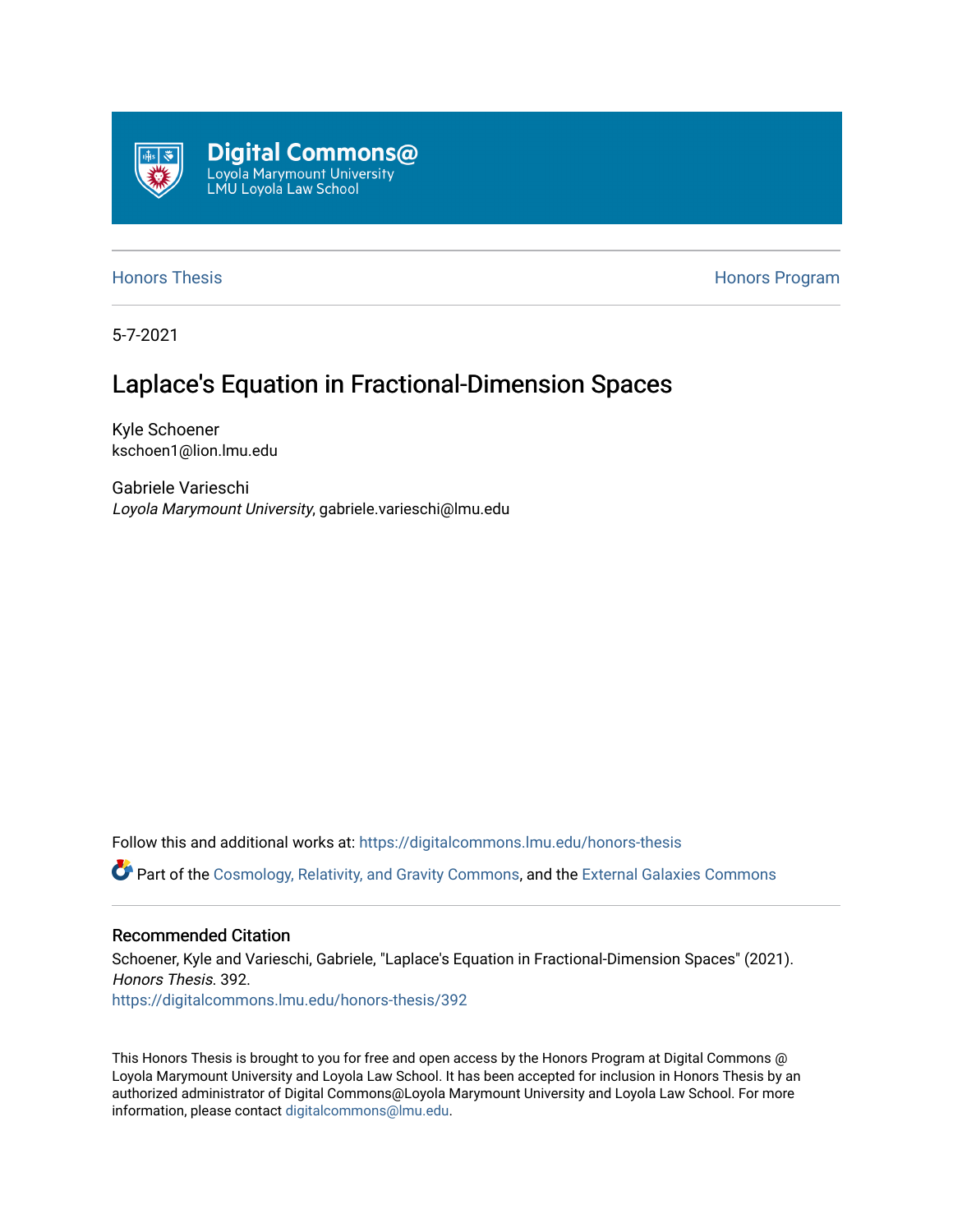# **Laplace's Equation in Fractional-Dimension Spaces**

by Kyle Kelly Schoener

A senior thesis submitted to the faculty of Loyola Marymount University in partial fulfilment of the requirements for the degree of

Bachelor of Science

Department of Physics Loyola Marymount University May 2021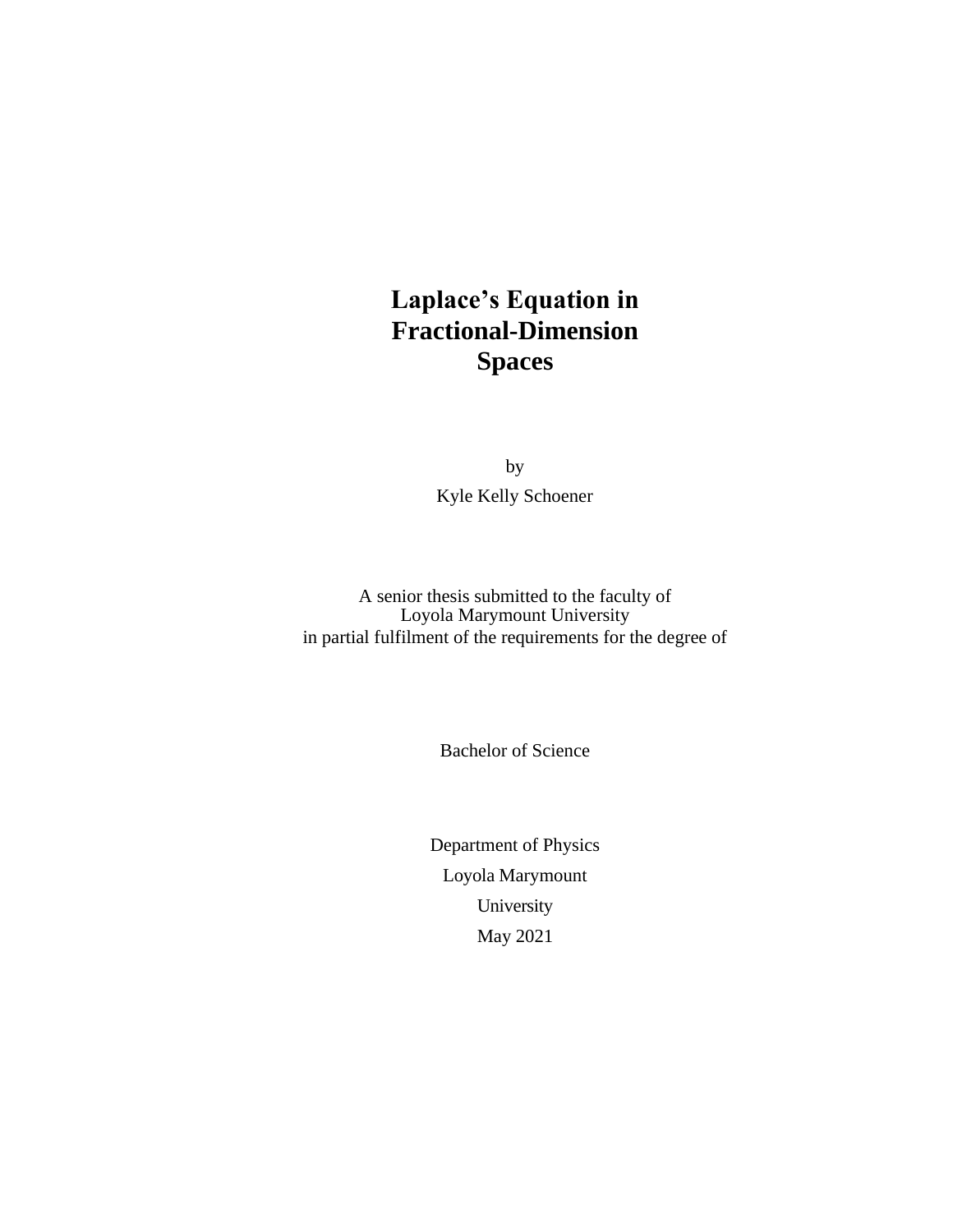Copyright © Kyle Schoener May 2021

All Rights Reserved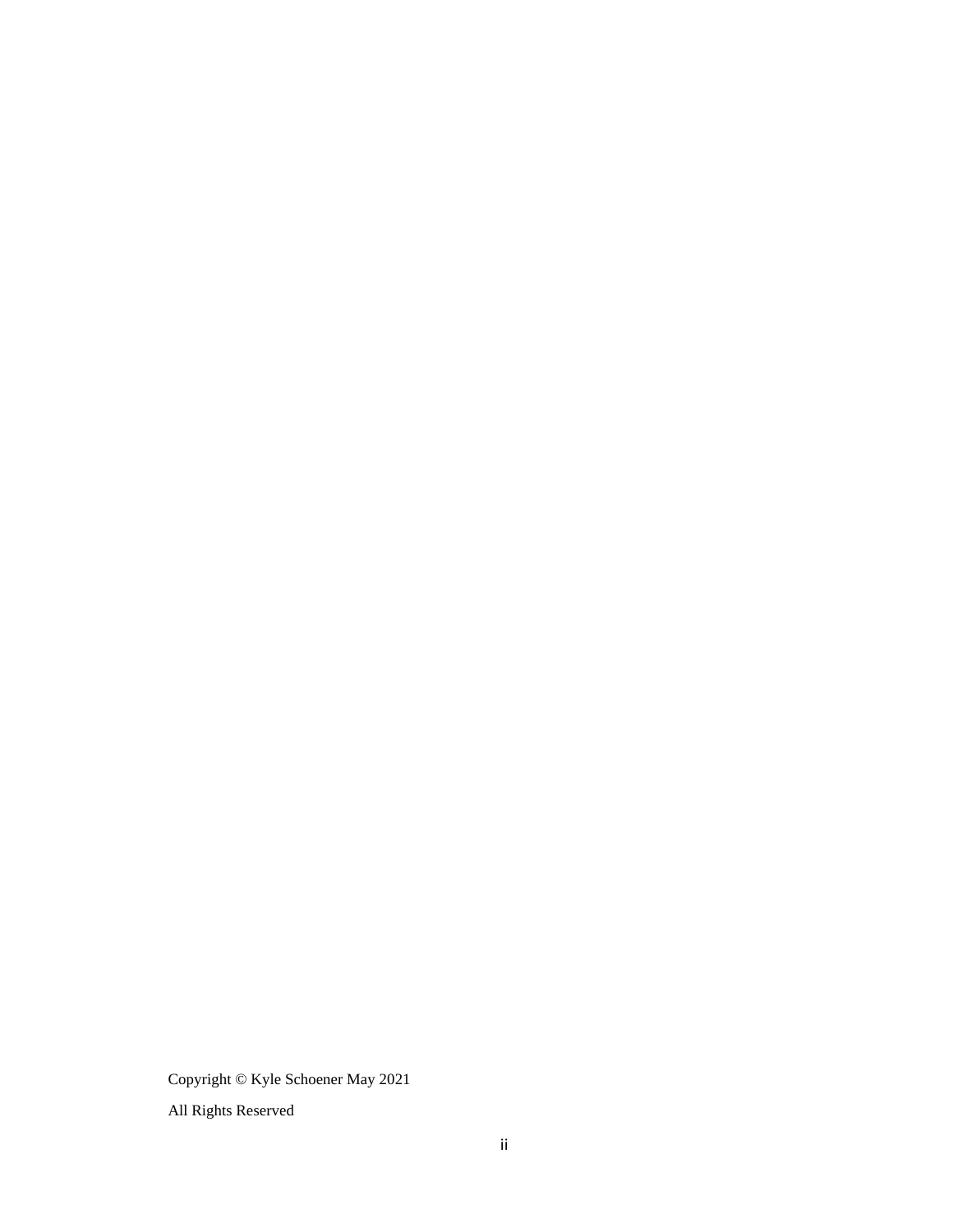#### **THESIS COMMITTEE APPROVAL**

of a thesis submitted by

#### Kyle Schoener

This thesis has been read by each member of the following thesis committee and by majority vote has been found to be satisfactory.

Gabriele V. Vaiescle

Date Dr. Varieschi, Advisor

Date Dr. Jonas Mureika, Thesis Coordinator

Date Dr. Bulman, Thesis Committee Member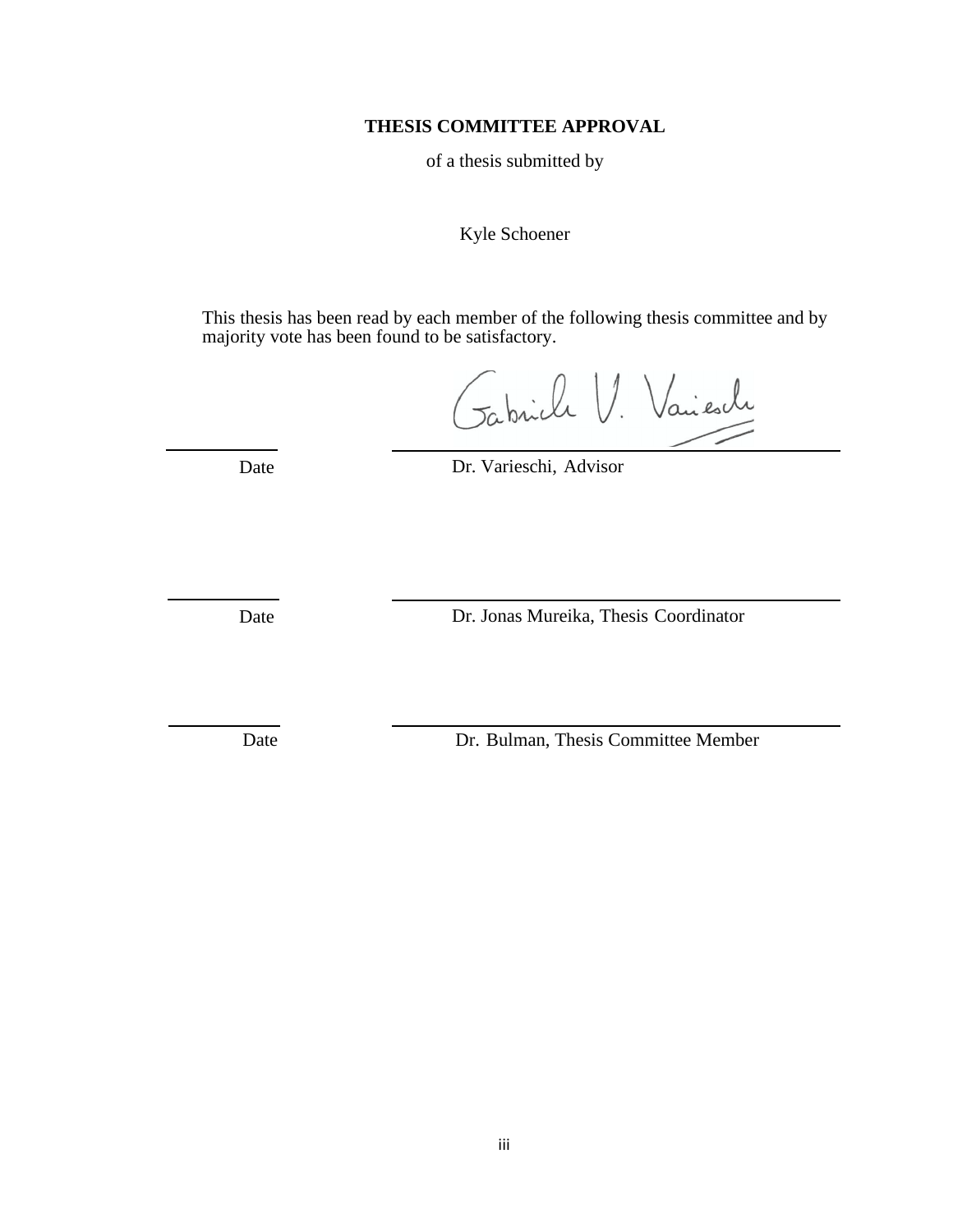#### **ABSTRACT**

The correct way to model gravity is a question in physics whose answer continues to elude our understanding. One major difficulty is the dark matter problem, which exists due to the mass discrepancy between predicted and measured values in our universe. One possible solution to this problem is Modified Newtonian Dynamics (MOND). MOND is an alternative gravity model that modifies Newtonian Dynamics with the hope to avoid the necessity of dark matter.

Dr. Varieschi has done work connecting MOND to Newtonian Fractional-Dimension Gravity—the application of fractional calculus and fractional mechanics to classical gravitation laws. In this formulation, we can consider dimension (D) to be somewhere between 1 and 3. Laplace's equation has already been found in the spherical coordinate system for this model, but the cylindrical case has not been explored. My work will answer two questions: "What is Laplace's equation in cylindrical coordinates for varying fractional dimensions?" and "How can this result be applied to model galactic systems?"

First, I conducted a thorough review of Laplace's equation in spherical coordinates for both the three-dimensional and fractional-dimensional cases. I then compared these two cases and analyzed the results of that comparison. Then, I utilized Mathematica to determine Laplace's equation in cylindrical coordinates. Finally, I applied the equation I found to galactic models, concluding that this formulation might be a promising start towards modeling gravity correctly.

iv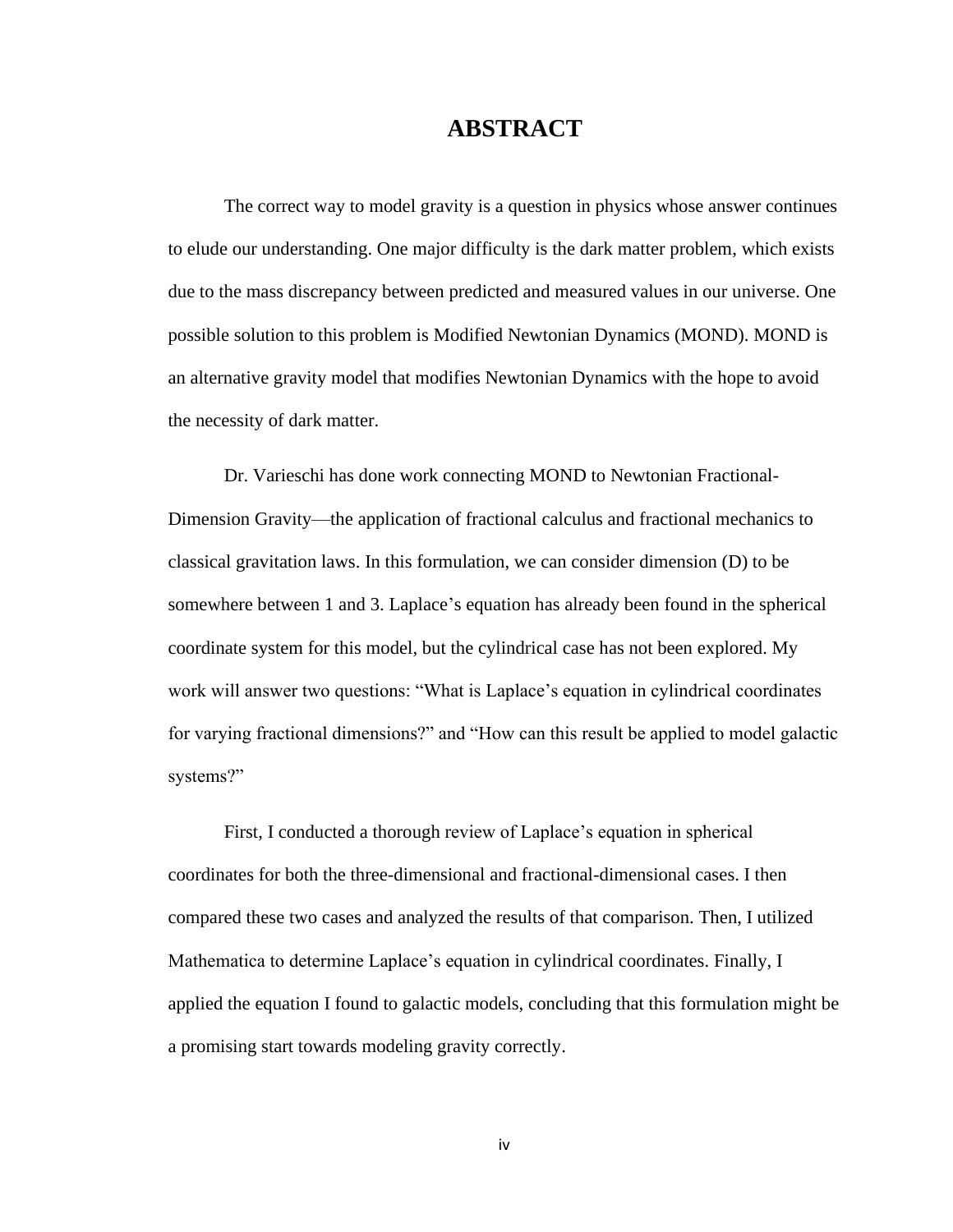# **TABLE OF CONTENTS**

| 1.3 Laplace's Eqn. in 1-D and 2-D Cartesian Coordinates3     |
|--------------------------------------------------------------|
| 1.4 Laplace's Eqn. in 3-D Spherical/Cylindrical Coordinates4 |
|                                                              |
|                                                              |
|                                                              |
| 2.3 Laplace's Equation in Spherical Variable Dimension 11    |
|                                                              |
|                                                              |
|                                                              |
|                                                              |
|                                                              |
|                                                              |
|                                                              |
|                                                              |
| 4.2 Circular Velocity, NGC 6503, and Mass Distribution23     |
|                                                              |
| 4.4 NGC 6503 Application - Circular Velocity 25              |
|                                                              |
|                                                              |
|                                                              |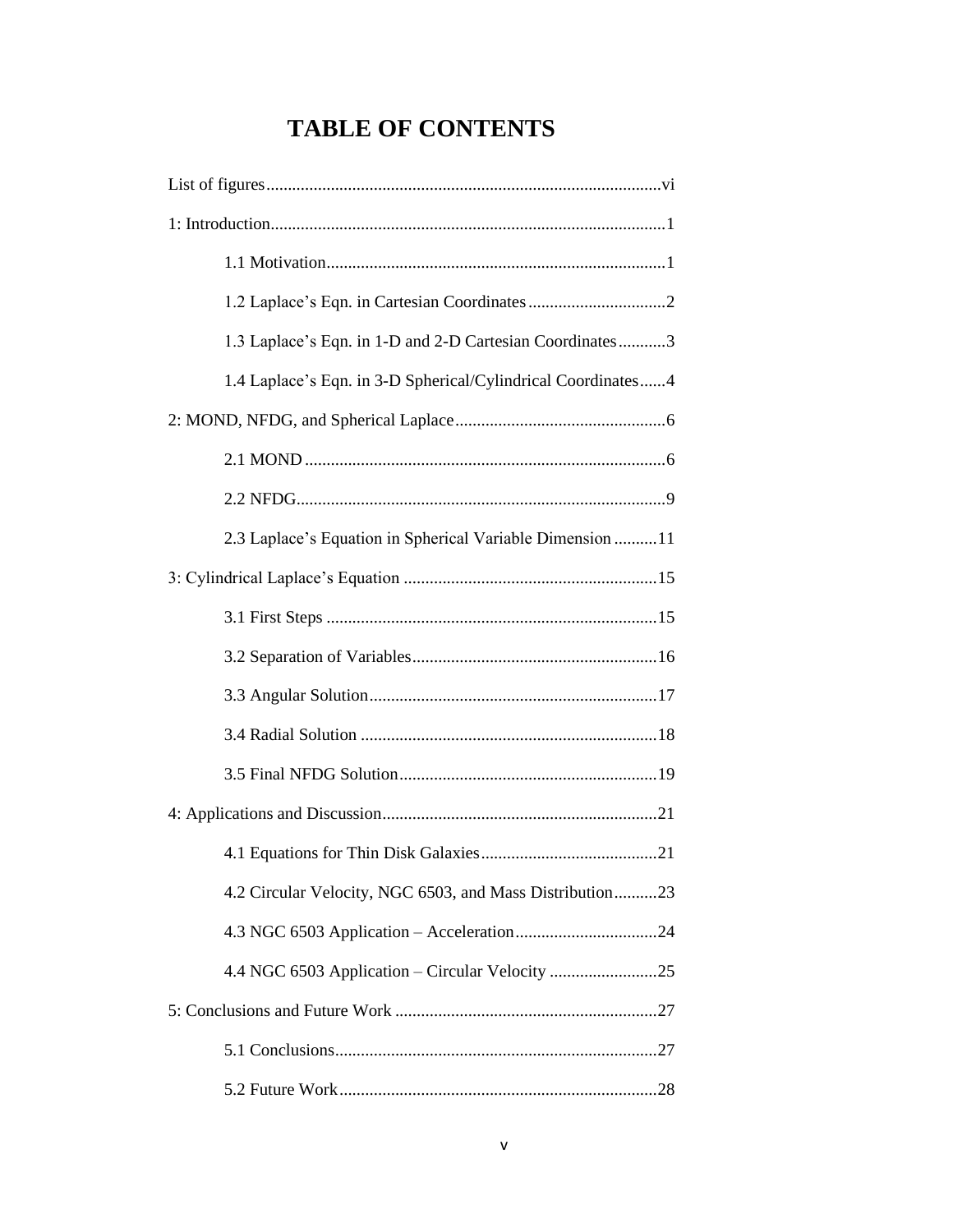# **LIST OF FIGURES**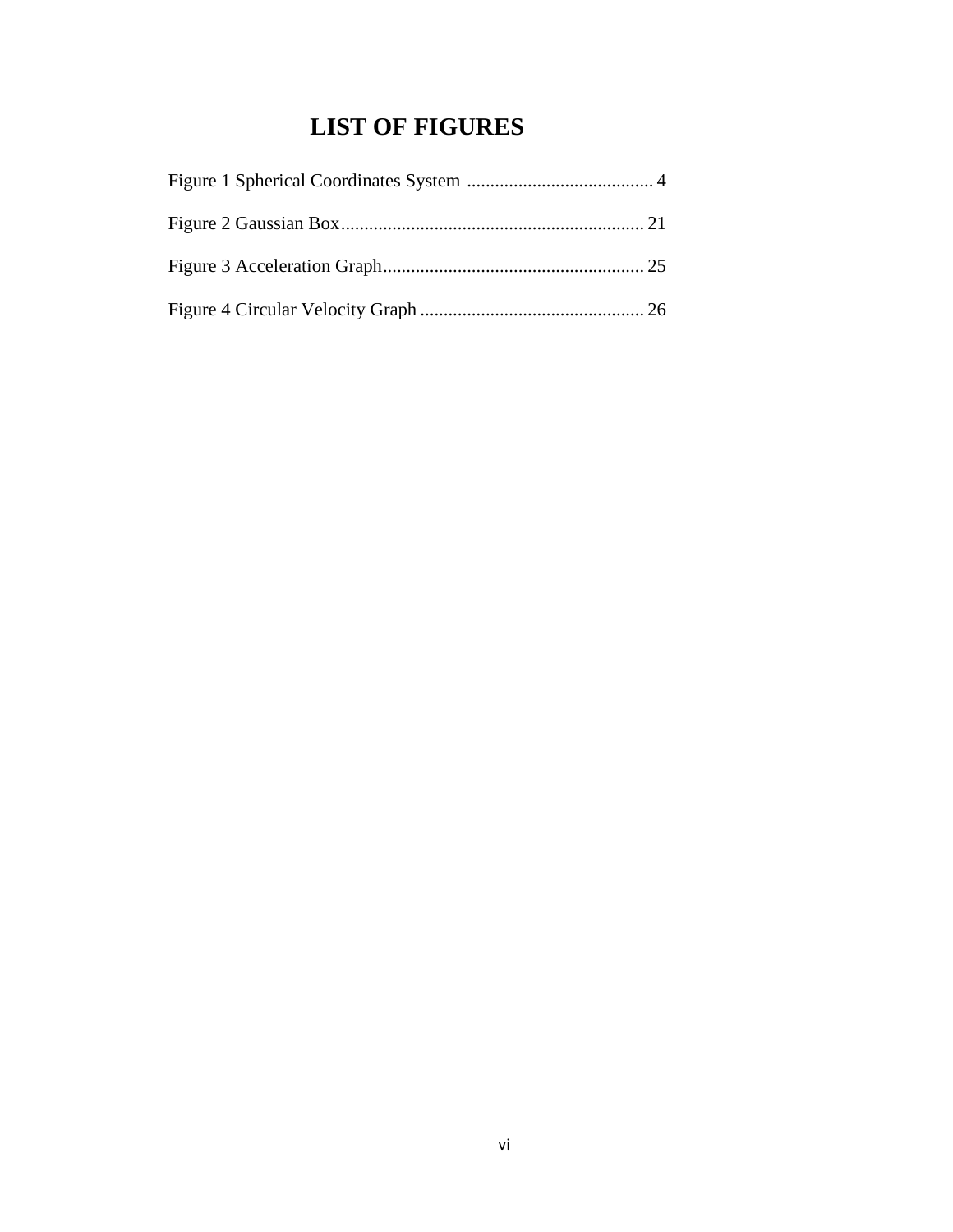#### **ACKNOWLEDGEMENTS**

First and foremost, I would like to thank Dr. Varieschi for his patience and guidance as my mentor. Without him, this thesis would have never been completed. I also want to acknowledge the LMU Physics department and thank them for my four years here. To my parents, thank you so much for everything you do and for your continued support of me during my journey through life. I would also like to thank the curators of Japanese Jazz music playlists on YouTube. Without those videos to help me focus, who knows how long this thesis would have taken to finish. Last and certainly not least, I want to thank all my friends in LMU Physics, who made this academic journey one that was filled with laughs, support, and love. You all have a very special place in my heart.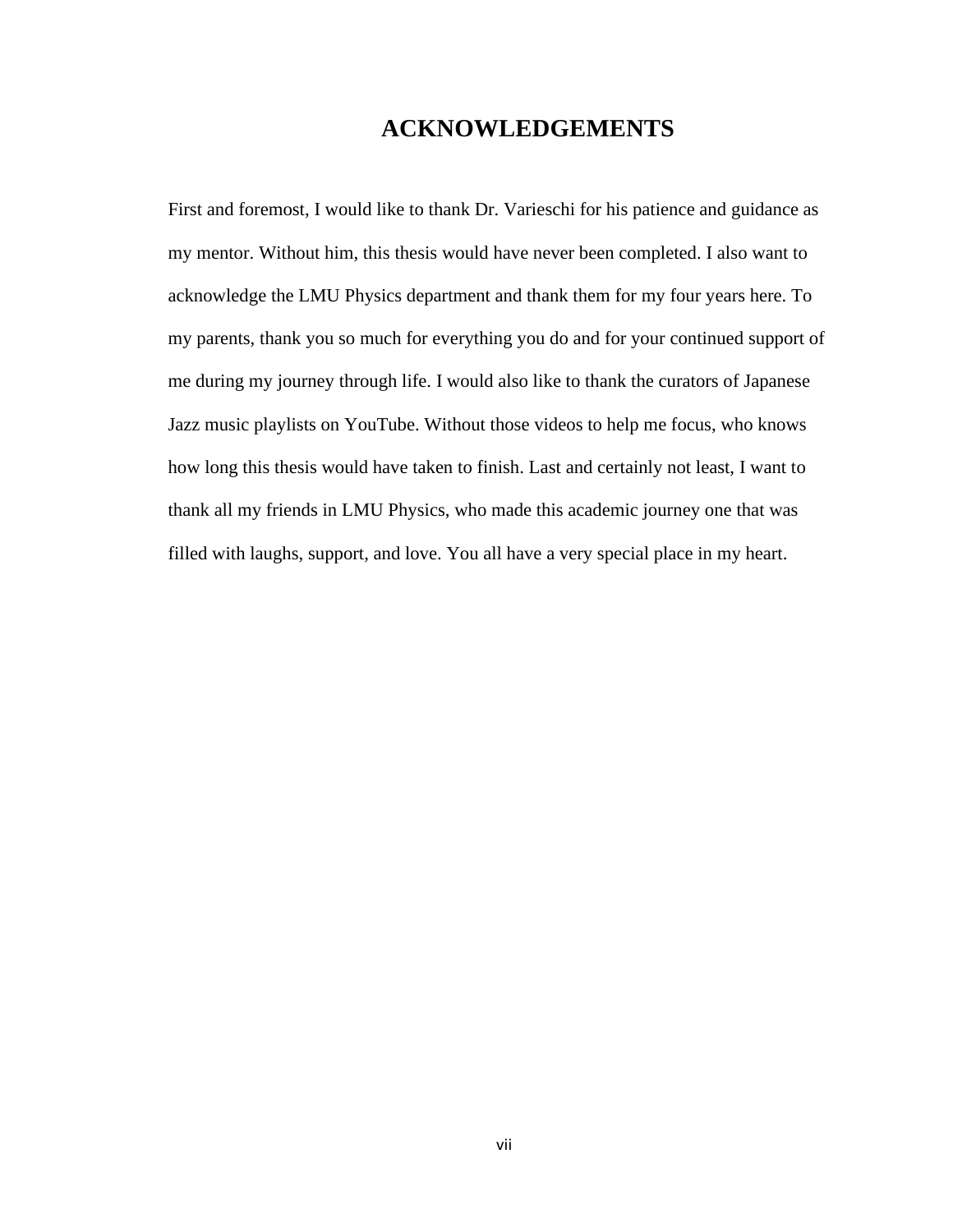#### **CHAPTER 1: INTRODUCTION**

#### **1.1 Motivation**

One of the most pressing problems in physics is finding the correct way to model gravity. The biggest stumbling block comes in the form of the dark matter problem which arises from the mass discrepancy between predicted and measured values in our universe. One possible solution to this problem is an alternative gravity model called Modified Newtonian Dynamics (MOND). Essentially, MOND makes modifications to Newtonian dynamics in terms of inertia or gravity in order to describe celestial bodies' motion in the gravitational field of a galaxy without invoking dark matter. Recent work has shown that connecting MOND to Newtonian Fractional-Dimension Gravity—the application of fractional calculus and fractional mechanics to classical gravitation laws—may yield interesting results. Specifically, the possibility of considering dimension (D) to be somewhere between 1 and 3—fractional—instead of simply 3. Varieschi has made use of this MOND/Newtonian Fractional-Dimension Gravity hybrid to find Laplace's equation for the spherical fractional dimensions case. However, galaxies are essentially disks, and disks are simply very thin cylinders. Thus, Laplace's equation in cylindrical coordinates should serve as a better model on the galactic level. My work will focus on finding this cylindrical coordinate equation. Before we get to that discussion, however, a review of Laplace's equation and a better explanation of MOND and Newtonian Fractional Gravity are necessary.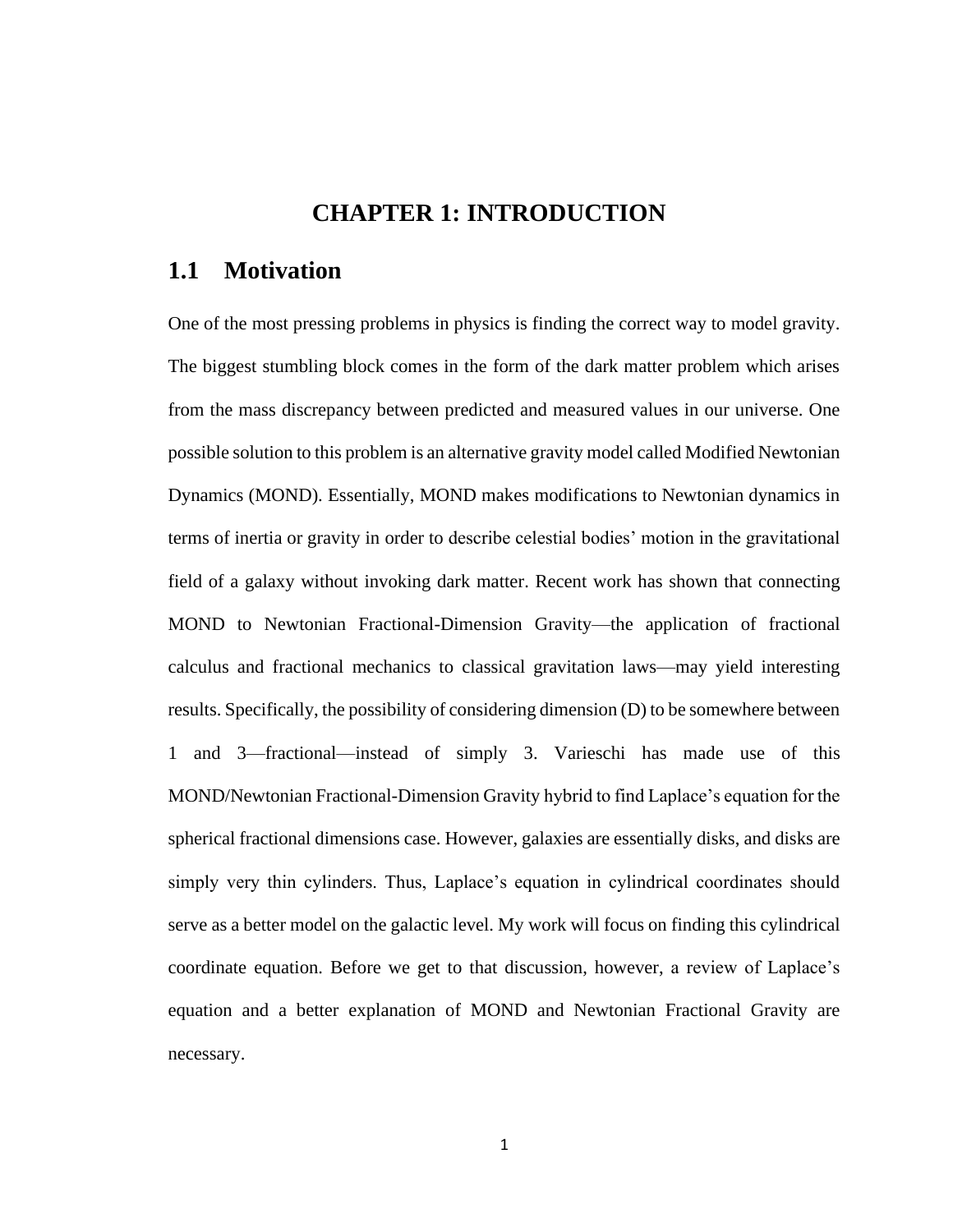#### **1.2 Laplace's Equation in Cartesian Coordinates**

Laplace's Equation is named for Pierre-Simon Laplace, who first studied its properties in the late eighteenth century. It has become ubiquitous in the world of physics; the equation has been evaluated and utilized in countless ways since its inception. One of these ways is in the field of galactic dynamics, where Laplace's equation is foundational. One important application of Laplace's equation in galactic dynamics is to find the disk potentials of Bessel functions, which I will discuss later. Thus, a brief review of the formulation of Laplace's equation will be useful. I will follow the process laid out by Griffiths, who succinctly discusses Laplace's equation through the lens of electrostatics [1].

We can start with a familiar equation for potential of a volume charge:

$$
V(r) = \frac{1}{4\pi\epsilon_0} \int \frac{1}{r} \rho(r') d\tau'
$$
 (1.2.1)

Where V is potential,  $\epsilon_0$  is the permittivity of free space,  $\gamma$  is the distance from the charge to **r**, and  $\rho$  is the volume charge density. Due to the difficulty of working with this integral in an analytical manner, it is useful to rewrite the equation in differential form. This can be done with ease using Poisson's equation. Thus, we are left with:

$$
\nabla^2 V = -\frac{1}{\epsilon_0} \rho \tag{1.2.2}
$$

If we are looking for the potential in a region of space where the volume charge density is zero, Poisson's equation simply reduces to Laplace's equation.

$$
\nabla^2 V = 0 \tag{1.2.3}
$$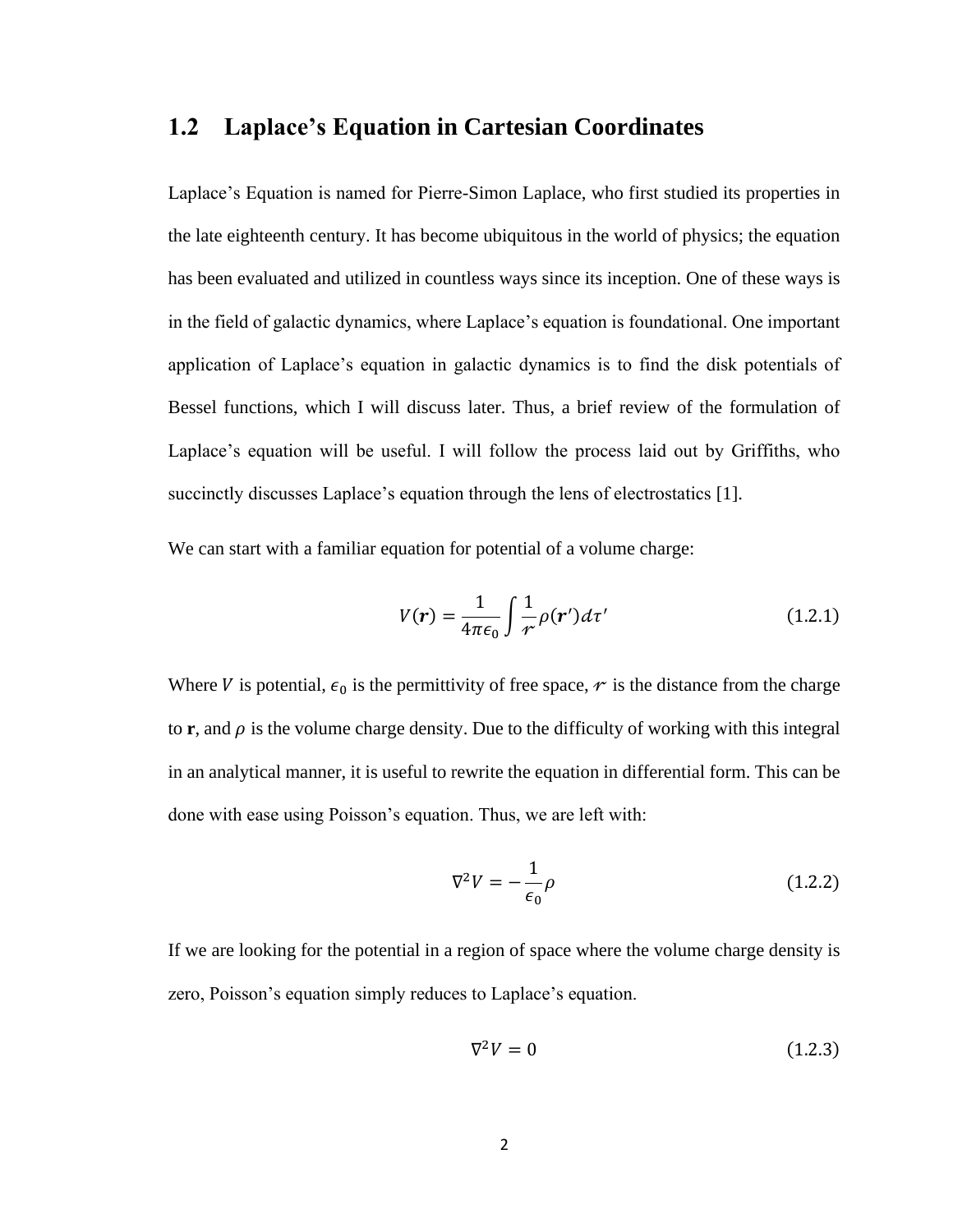We can rewrite this equation in Cartesian coordinates instead using the definition of the del operator:

$$
\frac{\partial^2 V}{\partial x^2} + \frac{\partial^2 V}{\partial y^2} + \frac{\partial^2 V}{\partial z^2} = 0
$$
 (1.2.4)

Obviously, electric potential is not always the function being considered. Thus, a more generic form with F in place of V is more useful.

#### **1.3 Laplace's Equation in 1-D and 2-D Cartesian Coordinates**

Equipped with a brief description of how to arrive at Laplace's equation, we can now discuss the solutions of Laplace's equations in one dimension and two dimensions. In one dimension, potential depends only on one variable. Let us choose x for this example. Clearly, in this case, Laplace's equation can now be written:

$$
\frac{\partial^2 F}{\partial x^2} = 0\tag{1.3.1}
$$

This is a very straightforward differential equation. Its general solution is the classic:

$$
F(x) = mx + b \tag{1.3.2}
$$

Which is the equation of a straight line. Now, for the two-dimensional case. In two dimensions, V depends on two variables, giving us Laplace's equation as follows:

$$
\frac{\partial^2 F}{\partial x^2} + \frac{\partial^2 F}{\partial y^2} = 0
$$
\n(1.3.3)

Because this is a partial differential equation, there is no simple solution that we can give. There is something important to note in both one and two dimensions; Laplace's equation ensures V has no local minima or maxima.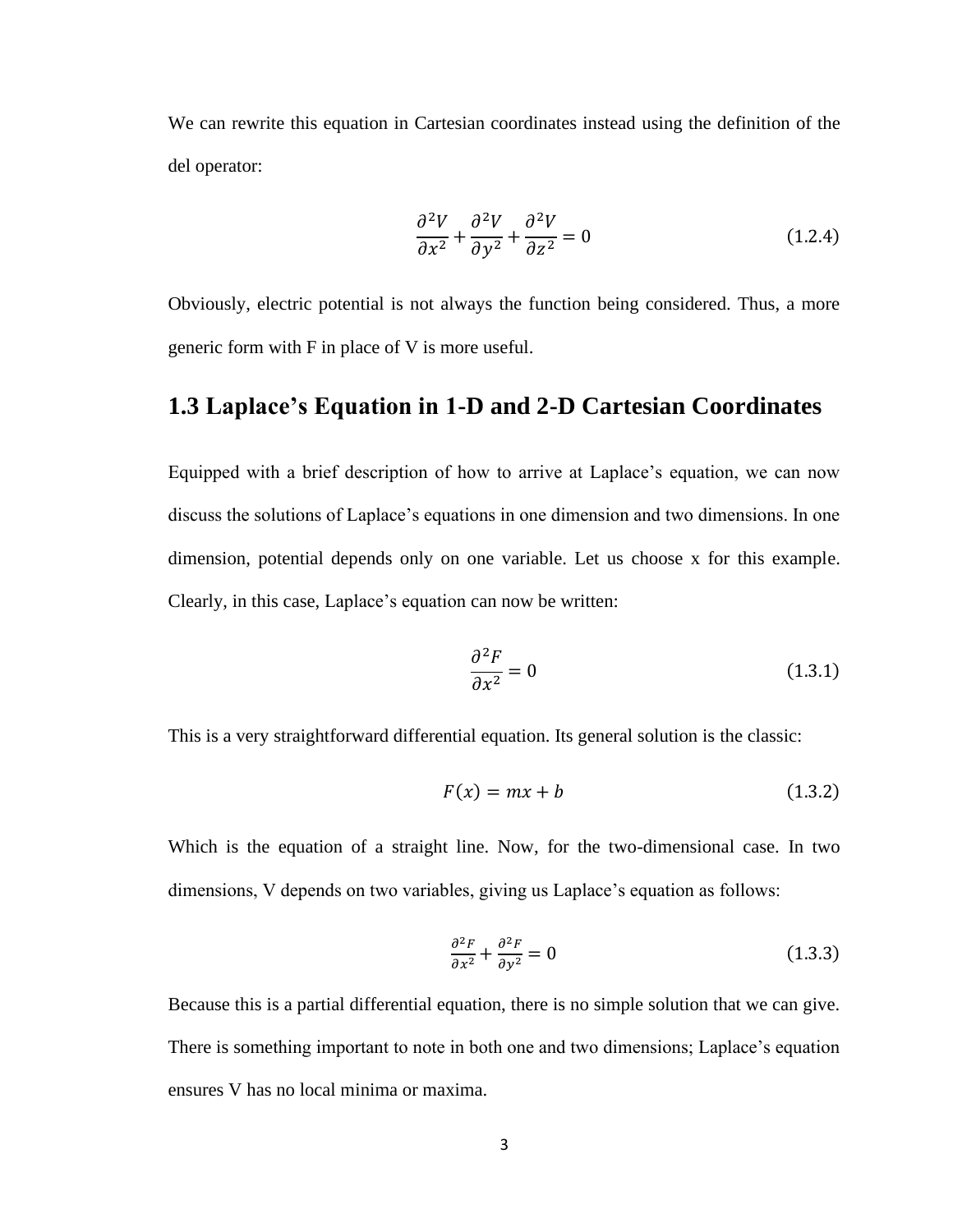# **1.4 Laplace's Equation in 3-D Spherical/Cylindrical**

## **Coordinates**

As mentioned prior, Laplace's equation is far more useful for the purposes of modeling gravity when it is in spherical or cylindrical coordinates. For the spherical case, Laplace's equation is written as follows:

$$
\frac{1}{r^2}\frac{\partial}{\partial r}\left(r^2\frac{\partial F}{\partial r}\right) + \frac{1}{r^2\sin\theta}\frac{\partial}{\partial \theta}\left(\sin\theta\frac{\partial F}{\partial \theta}\right) + \frac{1}{r^2\sin^2\theta}\frac{\partial^2}{\partial \varphi^2} = 0\tag{1.4.1}
$$

Where r is the radial distance from the origin,  $\varphi$  is the azimuthal angle (the angle around from the x axis to the y axis), and  $\theta$  is the polar angle (the angle down from the z axis to the xy-plane). See Figure 1 for a visual representation [1].



**Figure 1:** A visual representation of the spherical coordinates system.

For the cylindrical case, we can consult Binney and Tremaine's *Galactic Dynamics* [2]:

$$
\frac{1}{R}\frac{\partial}{\partial R}\left(R\frac{\partial F}{\partial R}\right) + \frac{1}{R^2}\frac{\partial^2 F}{\partial \varphi^2} + \frac{\partial^2 F}{\partial z^2} = 0
$$
\n(1.4.2)

Where R is the radius of the cylinder, z is the height of the cylinder, and  $\varphi$  is the polar angle. With these definitions under our belt, we can discuss MOND, Newtonian Fractional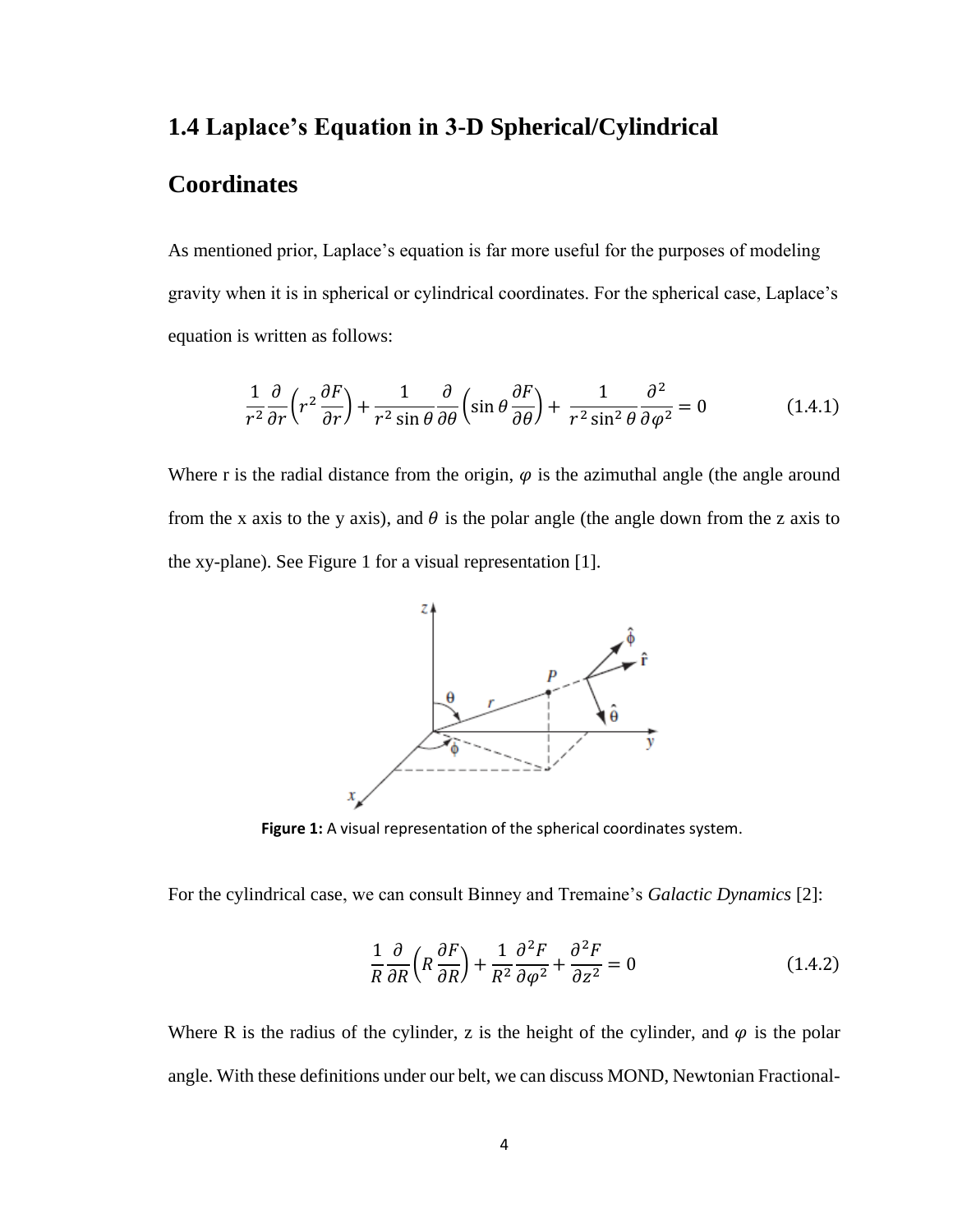Dimension Gravity, and how those two concepts help find a new form of Laplace's Equation.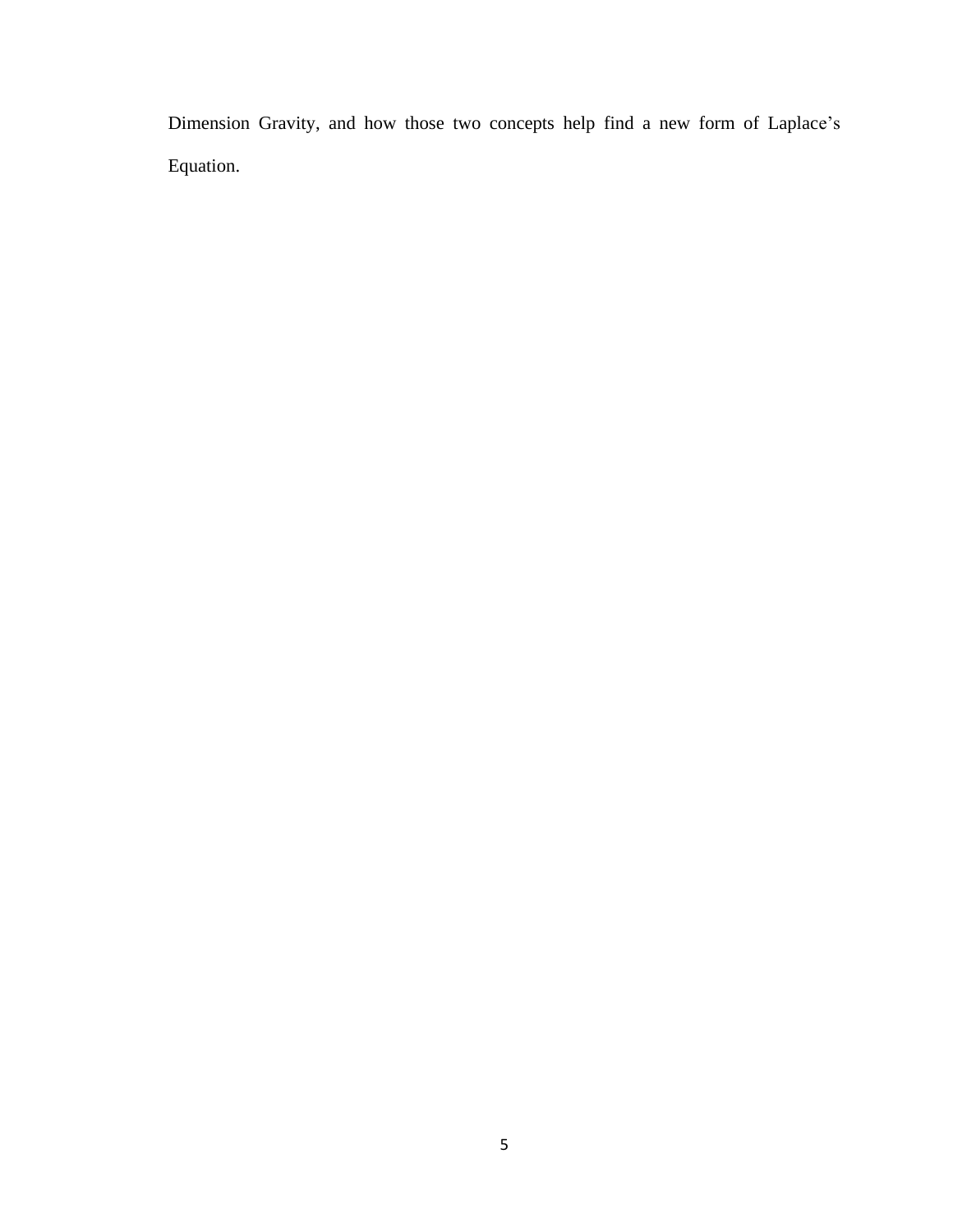# **CHAPTER 2: MOND, NFDG, AND SPHERICAL LAPLACE 2.1 MOND**

Modified Newtonian Dynamics (MOND) is a leading alternative gravity model. It was first developed in 1982 by Milgrom as a potential answer to the mass-discrepancy problem [8]. Most importantly, it attempts to account for the mass discrepancy in the Universe without invoking dark matter. The MOND review in this thesis will be brief. For a fuller discussion, see [16] or [17]. MOND modifies Newtonian dynamics in terms of inertia or gravity. Thus, essential to the MOND model is the acceleration constant  $a_0$ . Following the discussion in [3], the estimated value of this constant is [13]:

$$
a_0 \equiv 1.20 \pm 0.02 \text{ (random)} \pm 0.24 \text{ (syst)} \times 10^{-10} \text{ ms}^{-2} \tag{2.1.1}
$$

Below that acceleration scale, MOND corrections are used. There are two ways to express the modification to Newtonian dynamics [9]:

$$
\mathbf{F} = m\mu \left(\frac{a}{a_0}\right) \mathbf{a} \tag{2.1.2}
$$

$$
\mu\left(\frac{g}{a_0}\right)\mathbf{g} = \mathbf{g}_N \tag{2.1.3}
$$

The first equation is clearly a modification to Newton's second law; **F** is some arbitrary static force and *m* is the gravitational mass of the test particle. If the static force is the force of gravity,  $\mathbf{F} = m\mathbf{g}_N$ , where  $\mathbf{g}_N = -\nabla \phi_N$  and  $\phi_N$  is the Newtonian gravitational potential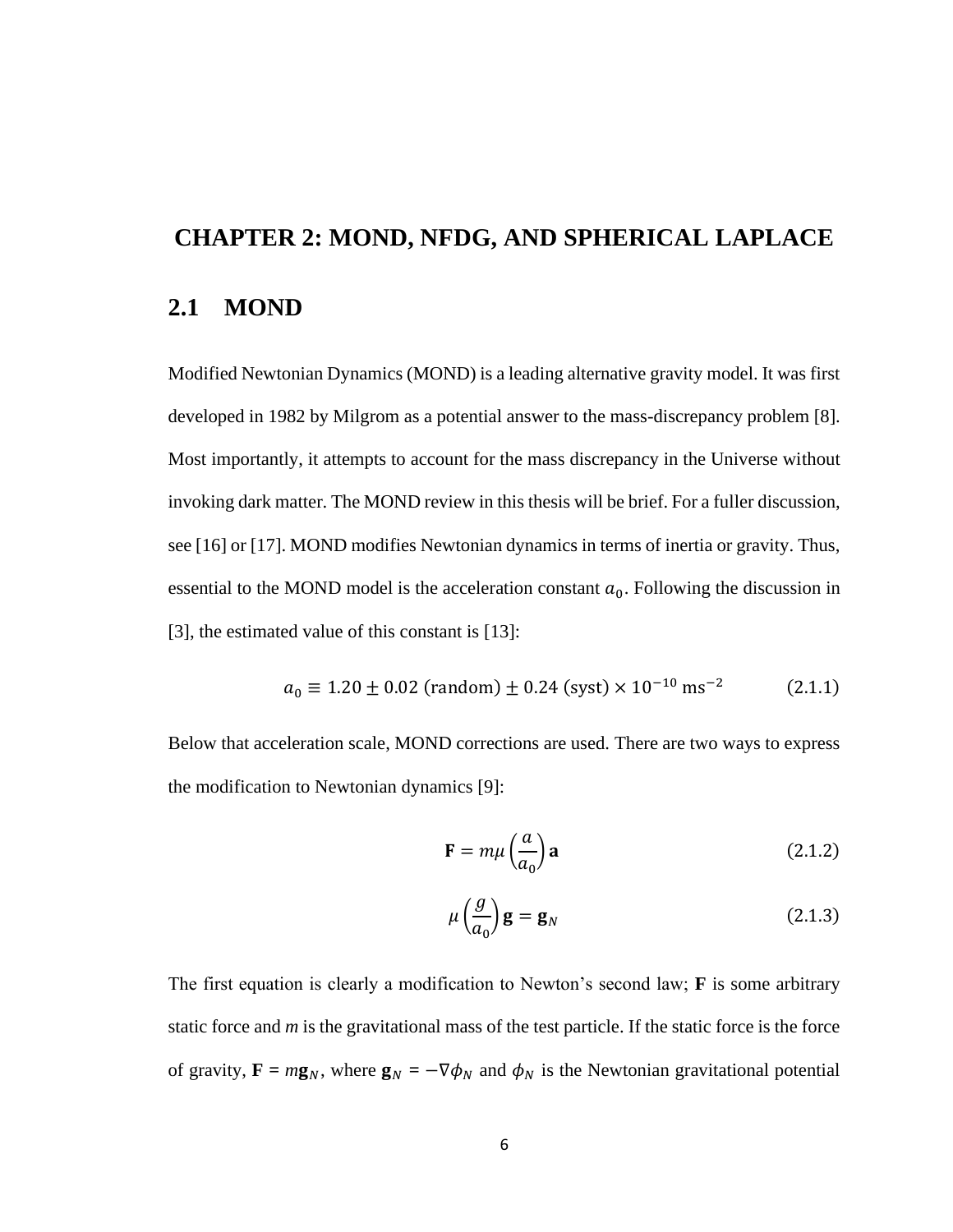derived from the standard form of Poisson's equation. Equation 2.1.2 can be applied to any type of force, modifying the law of inertia since acceleration  $\boldsymbol{a}$  is replaced by  $\mu\left(\frac{g}{g}\right)$  $\frac{g}{a_0}$  **a**. On the other hand, Equation 2.1.3 only impacts the gravitational field **g** and does not affect Newton's Second Law  $\mathbf{F} = \mathbf{ma}$ . The equations differ in the face that Equation 2.1.2 modifies Newton's Laws of motion while Equation 2.1.3 modifies Newton's law of universal gravitation. In both equations, the driving force behind the modifications is the interpolation function  $\mu(x)$ . The interpolation function is defined as:

$$
\mu(x) \equiv \mu\left(\frac{a}{a_0}\right) \tag{2.1.4}
$$

for laws of motion modifications and is defined as:

$$
\mu(x) \equiv \mu\left(\frac{g}{a_0}\right) \tag{2.1.5}
$$

for Newtonian gravitational modifications. Continuing to reference the analysis from [3], we see MOND posits that:

$$
\mu(x) \approx \begin{cases} 1 \text{ for } x \gg 1 \\ x \text{ for } x \ll 1 \end{cases}
$$
 (2.1.6)

The  $x \gg 1$  case is known as the Newtonian regime while the  $x \ll 1$  case is known as the deep-MOND regime. Clearly, MOND only has an impact when considering values of *x* that are much smaller than one;  $\mu(x)$  becomes irrelevant if x is much greater than one. Milgrom initially used very basic forms for the interpolation function (called the "standard" form) like  $\mu_2(x) = \frac{x}{\sqrt{1+x}}$  $\frac{x}{\sqrt{1+x^2}}$  or  $\mu(x) = 1 - e^{-x}$  [14,15]. However, as time has passed, different interpolation functions have seen much more popularity and use. One such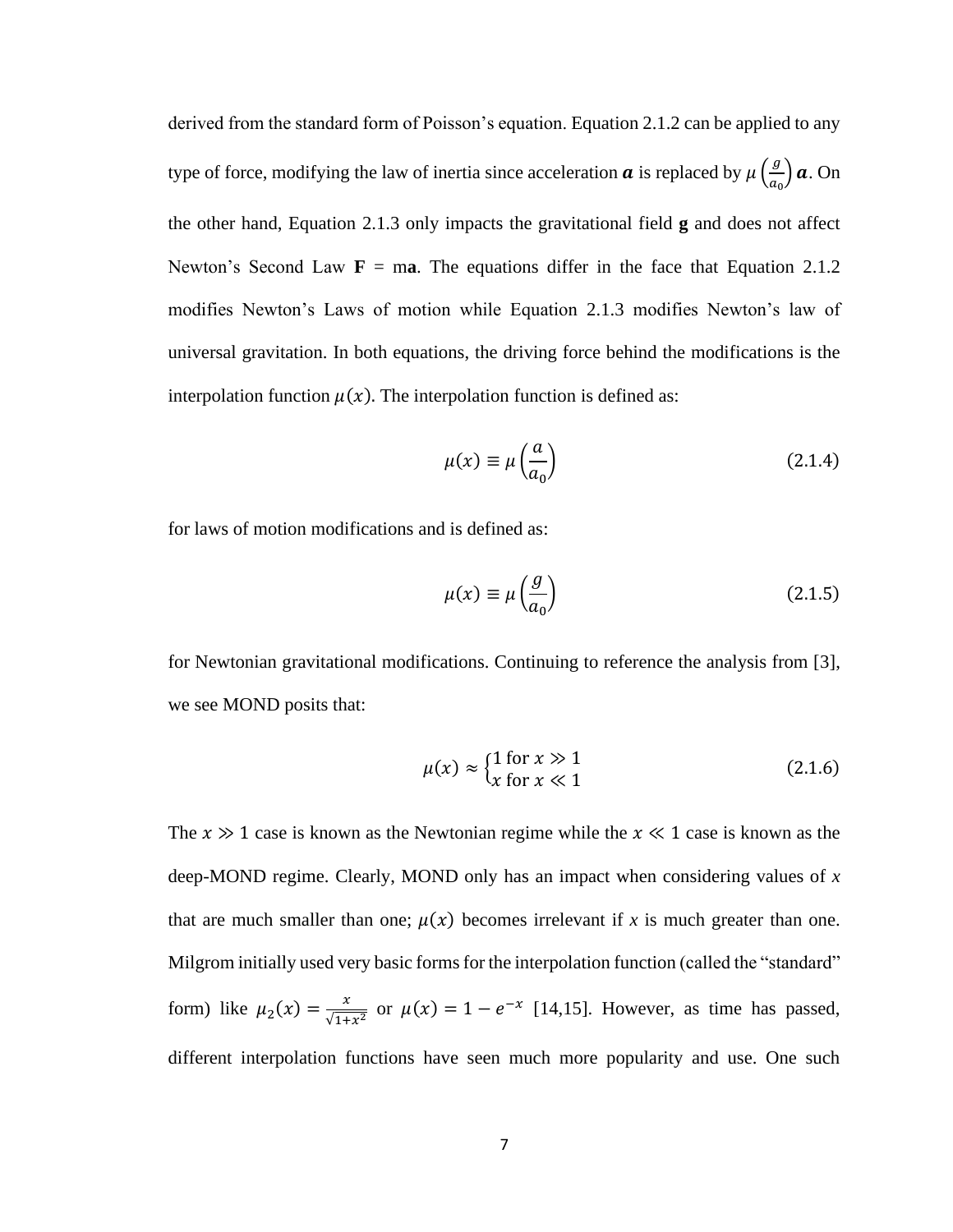function is the "simple" interpolation function  $\mu_1(x) = \frac{x}{(1+x)^2}$  $\frac{x}{(1+x)}$ . The general family of functions  $\mu_n(x) = x(1 + x^n)^{-1/n}$  is another frequently seen function in the literature. Furthermore, Equation 1.1.2 is commonly inverted to become [10]:

$$
\boldsymbol{g} = \mu^{-1}(x)\boldsymbol{g}_N \equiv v(y)\boldsymbol{g}_N \tag{2.1.7}
$$

where  $y = g_N/a_0$ . A multitude of  $v(y)$  functions have been formulated in the years since Milgrom's initial work, but Varieschi focused on two main families:

$$
v_n(y) = \left(\frac{1}{2} + \frac{1}{2}\sqrt{1 + 4y^{-n}}\right)^{\frac{1}{n}}
$$
 (2.1.8)

$$
\hat{v}_n(y) = \left[1 - \exp\left(-y^{\frac{n}{2}}\right)\right]^{-\frac{1}{n}}\tag{2.1.9}
$$

Equation 1.1.7 is the inverse of  $\mu_n(x)$  previously described. Equation 1.1.8 corresponds to interpolation functions that are comparable to the aforementioned "simple" function on galactic scales ( $\sim a_0$ ). This family of functions has no impact in inner solar system levels  $(\sim 10^8 a_0)$ . The preferred interpolation function of Varieschi's work is:

$$
\hat{v}_1(y) = \left[1 - \exp\left(-y^{\frac{1}{2}}\right)\right]^{-1} \tag{2.1.10}
$$

MOND has three main outcomes that can be written as three laws of rotationally-supported galaxies, which are discussed in [4]. First, rotation curves attain an approximately constant velocity that continues to persist indefinitely. Second, the observed baryonic mass goes as the fourth power of the amplitude of the flat rotation curve  $(M_{bar}\sim V_f^4)$ . Third, there is a one-to-on correspondence between the radial force and the observed distribution of baryonic matter (the mass discrepancy-acceleration relation  $M_{tot}/M_{bar} \cong V_{obs}^2/V_{bar}^2$ ).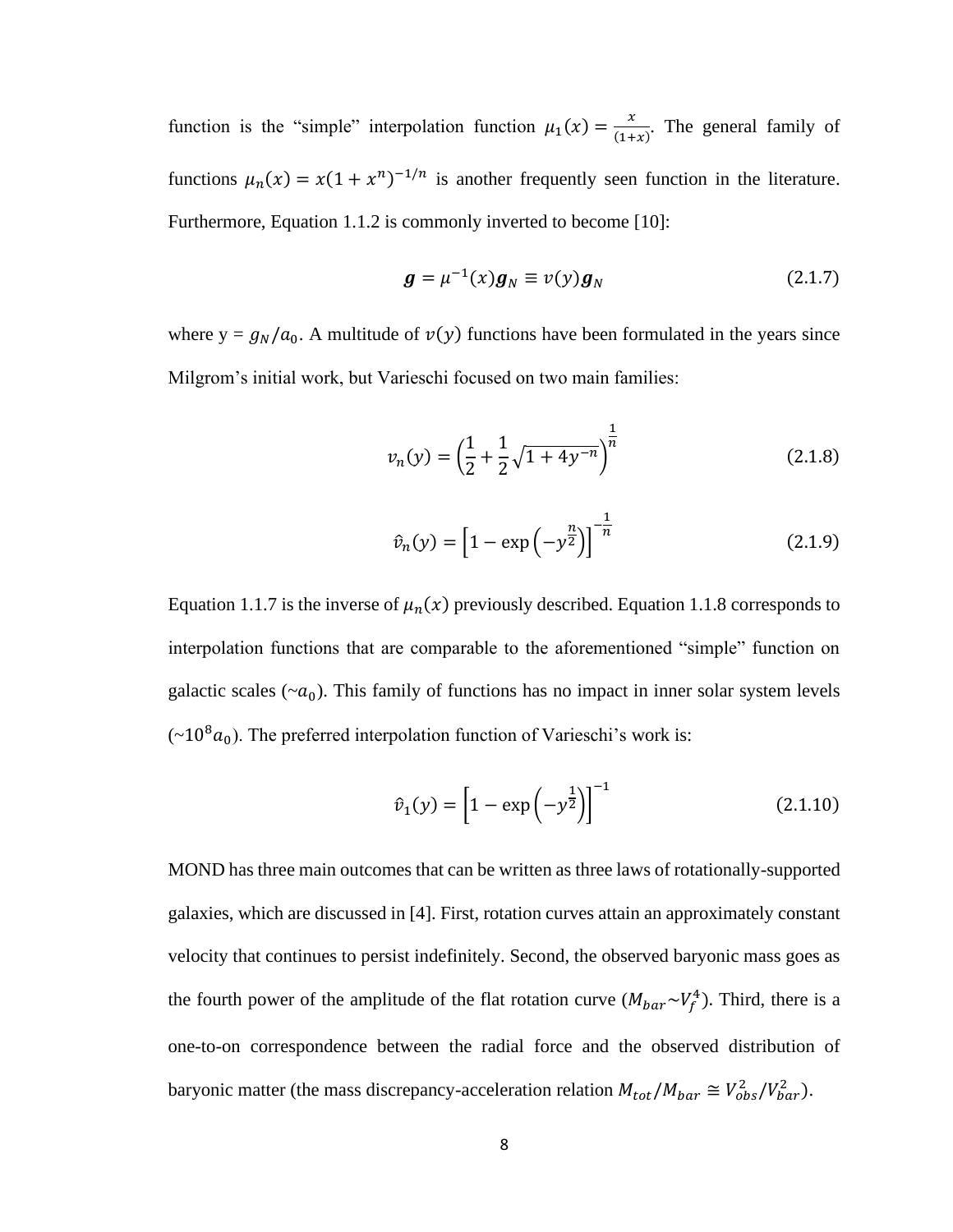The first outcome proves correct the initial MOND prediction regardless of interpolation function; at large galactic radii (the deep-MOND regime)  $g_N \approx \frac{GM}{r^2}$  $rac{GM}{r^2}$  and  $a = g = \frac{V^2}{r}$  $\frac{r}{r}$  can be replaced to obtain  $V^4(r) \equiv V_f^4 \approx GMa_0$ . This reduces to  $V_f \approx \sqrt[4]{GMa_0}$  in which *M* is total mass of the galaxy being considered. This work allowed for the precise fitting of galactic rotation curves of multiple shapes without the need for dark matter, solidifying MOND as an alternative to the dark matter hypothesis.

The third outcome resulted in something very valuable: relating the radial acceleration traced by rotation curves  $(g_{obs})$  to the radial acceleration predicted by the observed distribution of baryonic matter  $(g_{bar})$ . The discovered relation (known as the Radial Acceleration Relation, or RAR) is as follows:

$$
g_{obs} = \frac{g_{bar}}{1 - e^{-\sqrt{\frac{g_{bar}}{g_{\dagger}}}}}
$$
(2.1.11)

In this equation,  $g_{+}$  is an empirical acceleration parameter that corresponds to the MOND acceleration scale previously mentioned  $(a_0)$ .

#### **2.2 NFDG**

Newtonian Fractional-Dimension Gravity (NFDG) is the next piece of the puzzle. This section will mainly be summarizing the work undertaken by Dr. Varieschi; for additional information regarding equations and formulations, see [3] and [5]. Varieschi first introduced NFDG through an extension of Gauss's law for gravitation to a lower dimensional space-time  $D + 1$  where  $D \le 3$  can be non-integer (or fractional). He employs a scale length  $l_0$  in order to achieve dimensional correctness whenever  $D \neq 3$ . This makes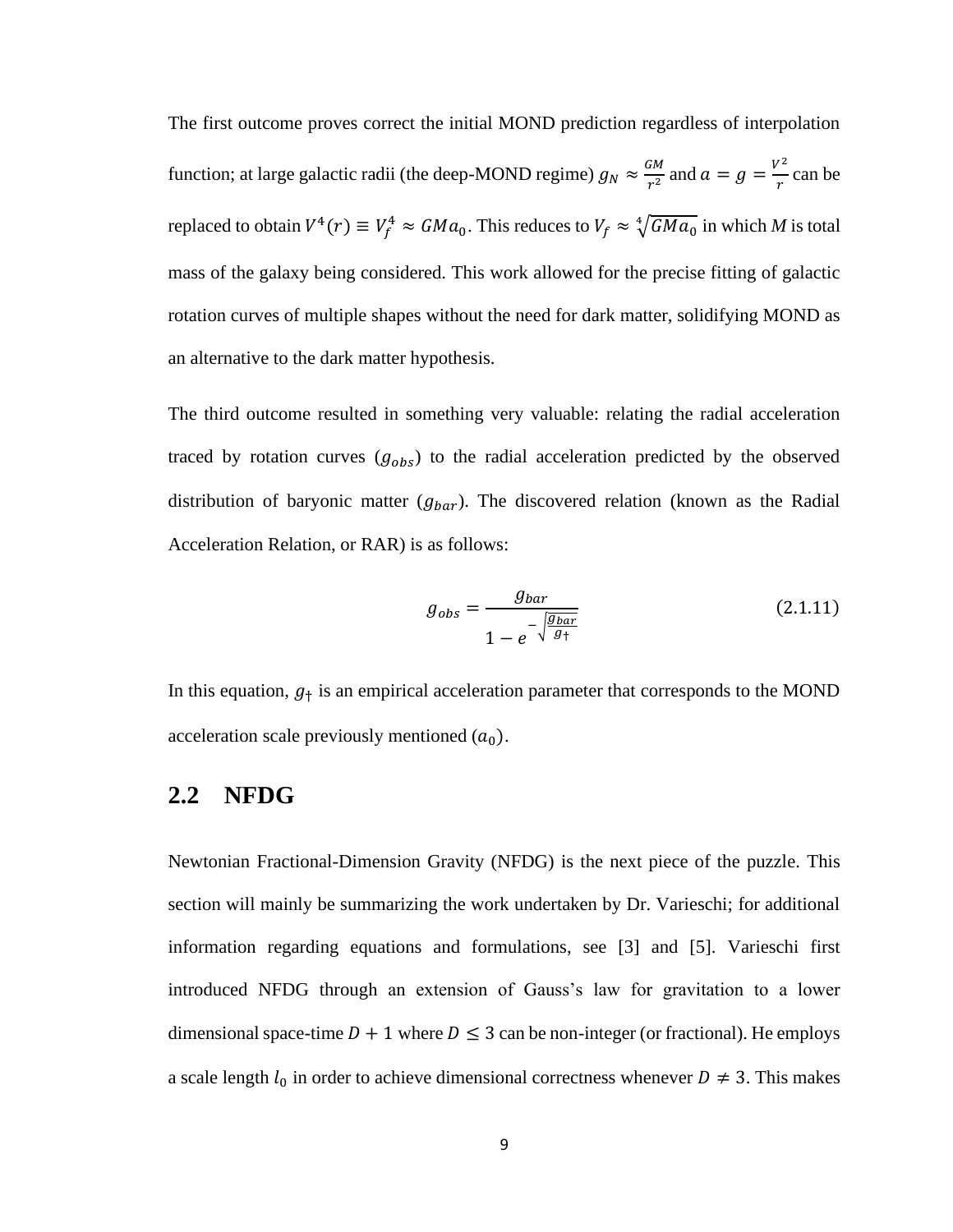it much more effective to use dimensionless coordinates in each of his formulas. Some examples include radial distance  $w_r \equiv r/l_0$ , the more general dimensionless coordinate  $\mathbf{w} \equiv x/l_0$  for the field point, and the similarly dimensionless  $\mathbf{w}' \equiv x'/l_0$  for the source point. Part of Varieschi's work also included finding a rescaled mass density  $\tilde{\rho}(w') =$  $\rho(\mathbf{w}' l_0) l_0^3 = \rho(\mathbf{x}') l_0^3$  with  $\rho(\mathbf{x}')$  representing the standard mass density in kg m<sup>-3</sup>. Another equation,  $d\tilde{m}_{(D)} = \tilde{\rho}(\mathbf{w}')d^D\mathbf{w}'$ , represented the infinitesimal mass in a D-dimensional space. One of the most important equations discussed by Varieschi was the NFDG gravitational potential,

$$
\tilde{\phi}(\mathbf{w}) = -\frac{2\pi^{1-\frac{D}{2}}\Gamma(\frac{D}{2})G}{(D-2)l_0} \int_{V_D} \frac{\tilde{\rho}(\mathbf{w}')}{|\mathbf{w}-\mathbf{w}'|^{D-2}} d^D \mathbf{w}'; D \neq 2
$$
\n(2.2.1)

For the case where  $D = 2$ , the equation is much different:

$$
\tilde{\phi}(\mathbf{w}) = \frac{2G}{l_0} \int_{V_2} \tilde{\rho}(\mathbf{w}') \ln |\mathbf{w} - \mathbf{w}'| d^2; D = 2
$$
\n(2.2.2)

With these equations, we can connect  $\tilde{\phi}(\mathbf{w})$  and  $\mathbf{g}(\mathbf{w})$  through  $\mathbf{g}(\mathbf{w}) = -\nabla_D \tilde{\phi}(\mathbf{w})/l_0$ where the D-dimensional gradient  $\nabla$ <sub>D</sub> is equivalent to the standard gradient, but the derivatives are computed with respect to the **w** coordinates (the rescaled coordinates). A simple but important check can be performed by plugging in  $D = 3$  to the above equations; this causes them all to reduce to the standard Newtonian case. Without this equivalency, the equations would clearly be incorrect.

Part of Varieschi's efforts included recovering fundamental MOND predictions through NFDG, which he showed was possible if the Deep-MOND limit was considered equivalent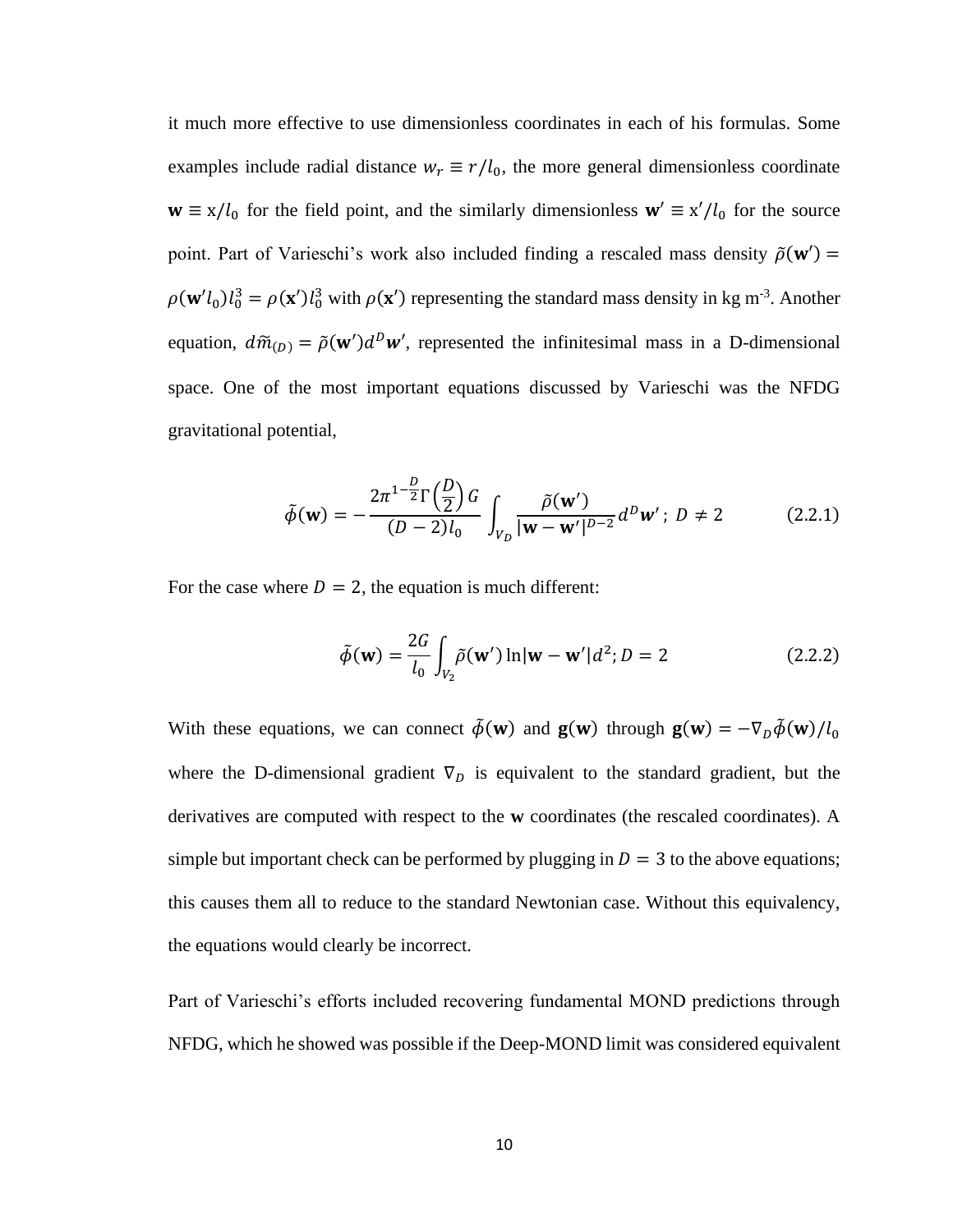to reducing dimension to  $D \approx 2$ . With a focus on spherically symmetric mass distributions, we see that the observed gravitational field can be expressed as:

$$
\mathbf{g}_{obs}(w_r) = -\frac{4\pi G}{l_0 w_r^{D(w_r)-1}} \int_0^{w_r} \bar{\rho}(w_r') \omega_r^{D(w_r)-1} dw_r' \hat{\mathbf{w}}_r \qquad (2.2.3)
$$

for  $1 \le D \le 3$ . The gravitational field in Equation 2.2.3 is classified as "observed" ( $\mathbf{g}_{obs}$ ) while the "baryonic" gravitational field  $\mathbf{g}_{bar}$  applies in cases of fixed dimension  $D = 3$ . The baryonic gravitational field is:

$$
\mathbf{g}_{bar}(w_r) = -\frac{4\pi G}{l_0^2 w_r^2} \int_0^{w_r} \tilde{\rho} (w_r') {w_r'}^2 dw_r' \hat{\mathbf{w}}_r \qquad (2.2.4)
$$

Thus, the ratio of  $\mathbf{g}_{obs}$  and  $\mathbf{g}_{bar}$  shows the connection between MOND and RAR, obtained in NFDG, is:

$$
\left(\frac{g_{obs}}{g_{bar}}\right)_{NFDG} (w_r) = w_r^{3-D(w_r)} \frac{\int_0^{w_r} \tilde{\rho}(w'_r) w'_r^{D(w_r)-1} dw'_r}{\int_0^{w_r} \tilde{\rho}(w'_r) w'_r^{2} dw'_r}
$$
(2.2.5)

This ratio was compared to the similar ratio from the RAR in (2.1.10) for analysis of multiple different forms of spherically-symmetric mass distributions [3]. As anticipated, the variable dimension  $D(w_r)$  approached  $D \approx 3$  in regions where Newtonian gravity held true but decreased continually toward  $D \approx 2$  in regions of the Deep-MOND limit. Further discussion of the intricacies of NFDG can be found in [3] and [5].

#### **2.3 Laplace's Equation in Spherical Variable Dimension**

Equipped with MOND and NFDG, now the final order of business is Laplace's equation in variable dimension in the spherical coordinate system. Giusti introduced a fractional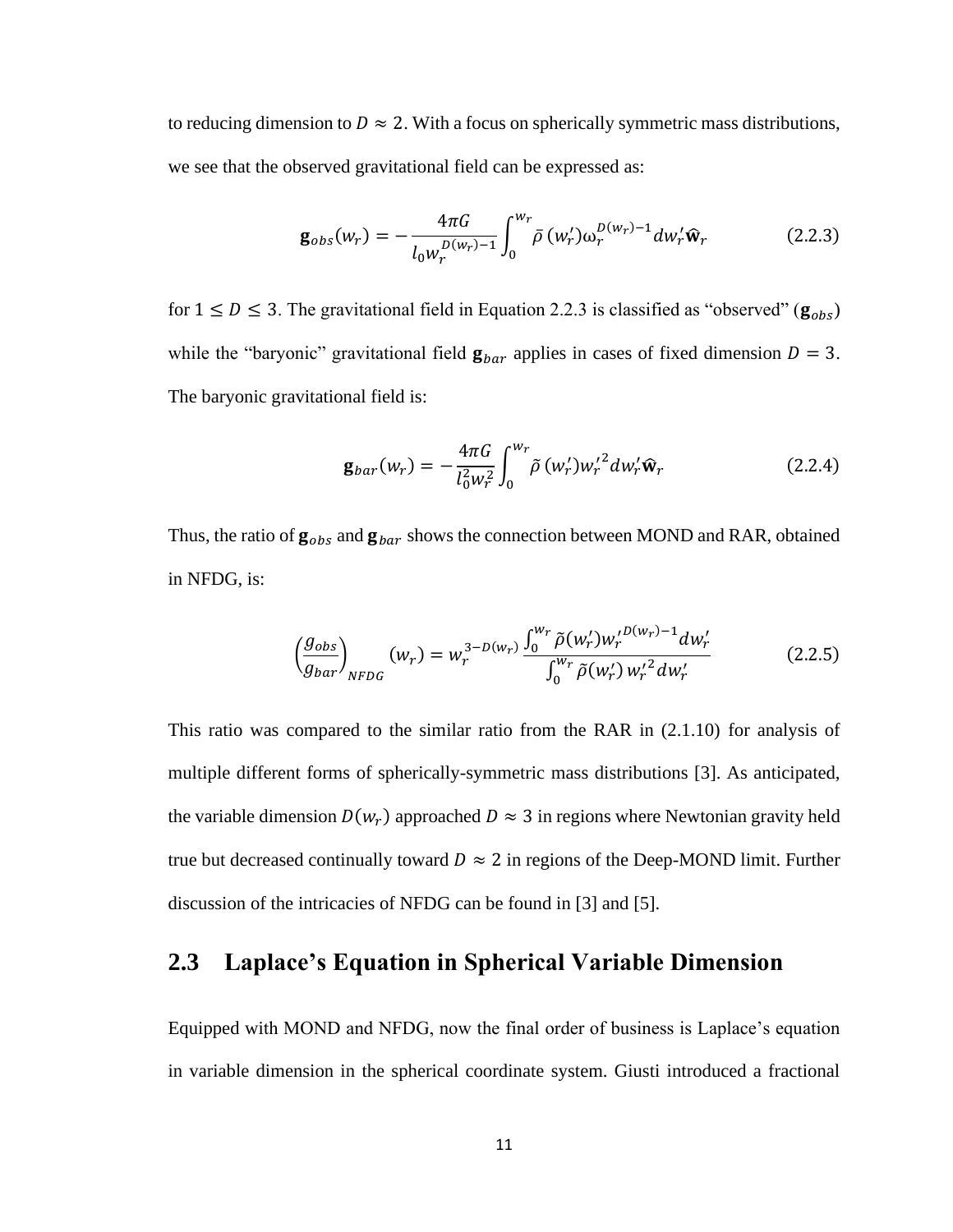Poisson equation for a point mass M through his work [6] that Varieschi compares to the equation found through his formulation. He concludes that the equations share the same overall form of the fractional potential while the detailed expressions are different. Both models are MOND-like theories because they reproduce the asymptotic behavior of MOND while dropping all non-linearities. This occurs because both models are based on differential operators that are linear [3]. Keeping this information in mind, Varieschi works through some calculations before arriving at Laplace's equation in spherical coordinates for a D-dimensional space:

$$
\nabla_D^2 \phi = \frac{1}{r^{D-1}} \frac{\partial}{\partial r} \left( r^{D-1} \frac{\partial \phi}{\partial r} \right) + \frac{1}{r^2 \sin^{D-2} \theta} \frac{\partial}{\partial \theta} \left( \sin^{D-2} \theta \frac{\partial \phi}{\partial \theta} \right) + \frac{1}{r^2 \sin^2 \theta \sin^{D-3} \phi} \frac{\partial}{\partial \phi} \left( \sin^{D-3} \phi \frac{\partial \phi}{\partial \phi} \right) = 0
$$
 (2.3.1)

This equation is the foundation of the work I undertook to find the cylindrical coordinate Laplace's equation for variable dimension. The equation is separable, as shown in both [11] and [12], allowing us to create radial and angular equations:

$$
\left[\frac{1}{r^{D-1}}\frac{d}{dr}\left(r^{D-1}\frac{d}{dr}\right) + \frac{k_1}{r^2}\right]R(r) = 0\tag{2.3.2}
$$

$$
\left[\frac{1}{\sin^{D-2}\theta} \frac{d}{d\theta} \left(\sin^{D-2}\theta \frac{d}{d\theta}\right) - k_1 - \frac{k_2}{\sin^2\theta} \right] \Theta(\theta) = 0 \tag{2.3.3}
$$

$$
\left[\frac{1}{\sin^{D-3}\varphi}\frac{d}{d\varphi}\left(\sin^{D-3}\varphi\frac{d}{d\varphi}\right) + k_2\right]\Phi(\varphi) = 0\tag{2.3.4}
$$

In these formulas, the k values are separation constants;  $k_2 = m(m + D - 3)$ ,  $m =$ 0,1,2, ... and  $k_1 = -l(l + D - 2)$ ,  $l = 0,1,2, ...$  with  $m \le l$ . For sake of simplicity, I will only discuss cases of axial symmetry. Thus, the radial equation results in two independent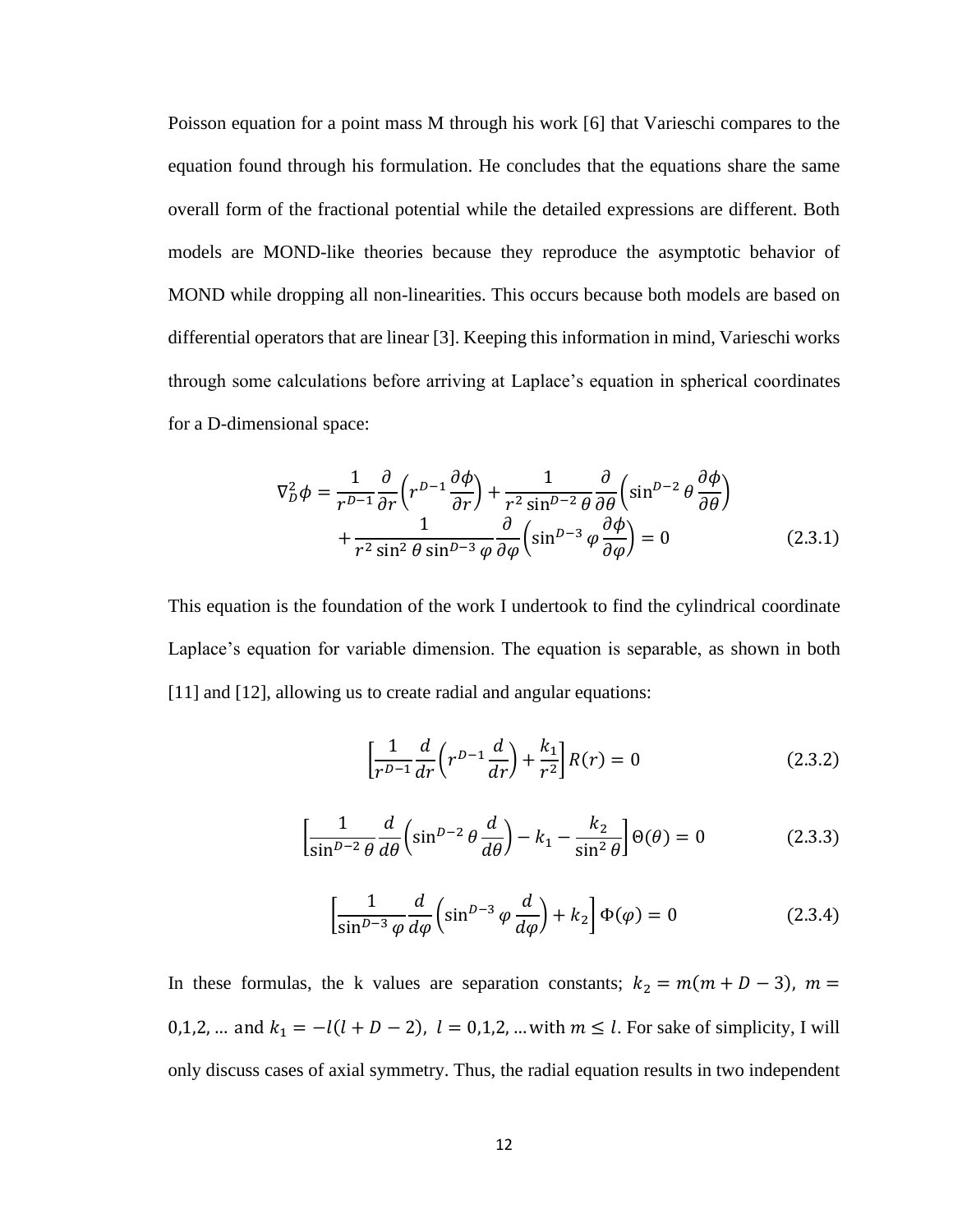solutions:  $R(r) = r^l$  and  $R(r) = \frac{1}{r^l + r^l}$  $\frac{1}{r^{l+D-2}}$ . The angular solution can be expressed in terms of Gegenbauer polynomials as follows:

$$
\Theta(\theta) = C_l^{\left(\frac{D}{2}-1\right)}(\cos\theta) \tag{2.3.5}
$$

Gegenbauer polynomials  $(C_l^{(\lambda)}(x))$  [7] form a set of orthogonal polynomials that are defined from (-1,1) with the requirements that  $\lambda > -\frac{1}{3}$  $\frac{1}{2}$ ,  $\lambda \neq 0$ . Gegenbauer polynomials are also known as ultraspherical functions. The weight function of Gegenbauer polynomials is  $w(x) = (1 - x^2)^{\lambda - \frac{1}{2}}$  and the normalization factor is  $h_l = \frac{2^{1-2\lambda} \pi \Gamma(l+2\lambda)}{(1+2\lambda) \Gamma(2\lambda)^2 l}$  $\frac{\lambda_1(t+2\lambda)}{(t+\lambda)(\Gamma(\lambda))^2}$ . For a more complete discussion of Gegenbauer polynomials, see [3]. Applying the definition of this set of polynomials to the physical solutions discussed prior leads to the orthonormality condition. We can achieve this by setting  $x \equiv \cos \theta$  and  $\lambda \equiv \frac{D}{\lambda}$  $\frac{p}{2}$  – 1 while constraining the  $\lambda$  limit to  $D > 1, D \neq 2$ . Thus, the overall ortho-normality condition can be expressed as:

$$
\int_0^{\pi} C_l^{\left(\frac{D}{2}-1\right)}(\cos\theta) C_{l'}^{\left(\frac{D}{2}-1\right)}(\cos\theta) \sin^{D-2}\theta \, d\theta = h_l \delta_{ll'} \tag{2.3.6}
$$

The normalization factor in this case is:

$$
h_{l} = \frac{2^{3-D} \pi \Gamma(l+D-2)}{\left(l+\frac{D}{2}-1\right) \left[\Gamma\left(\frac{D}{2}-1\right)\right]^{2} l!}
$$
 (2.3.7)

The first few Gegenbauer polynomials in  $\cos \theta$  are: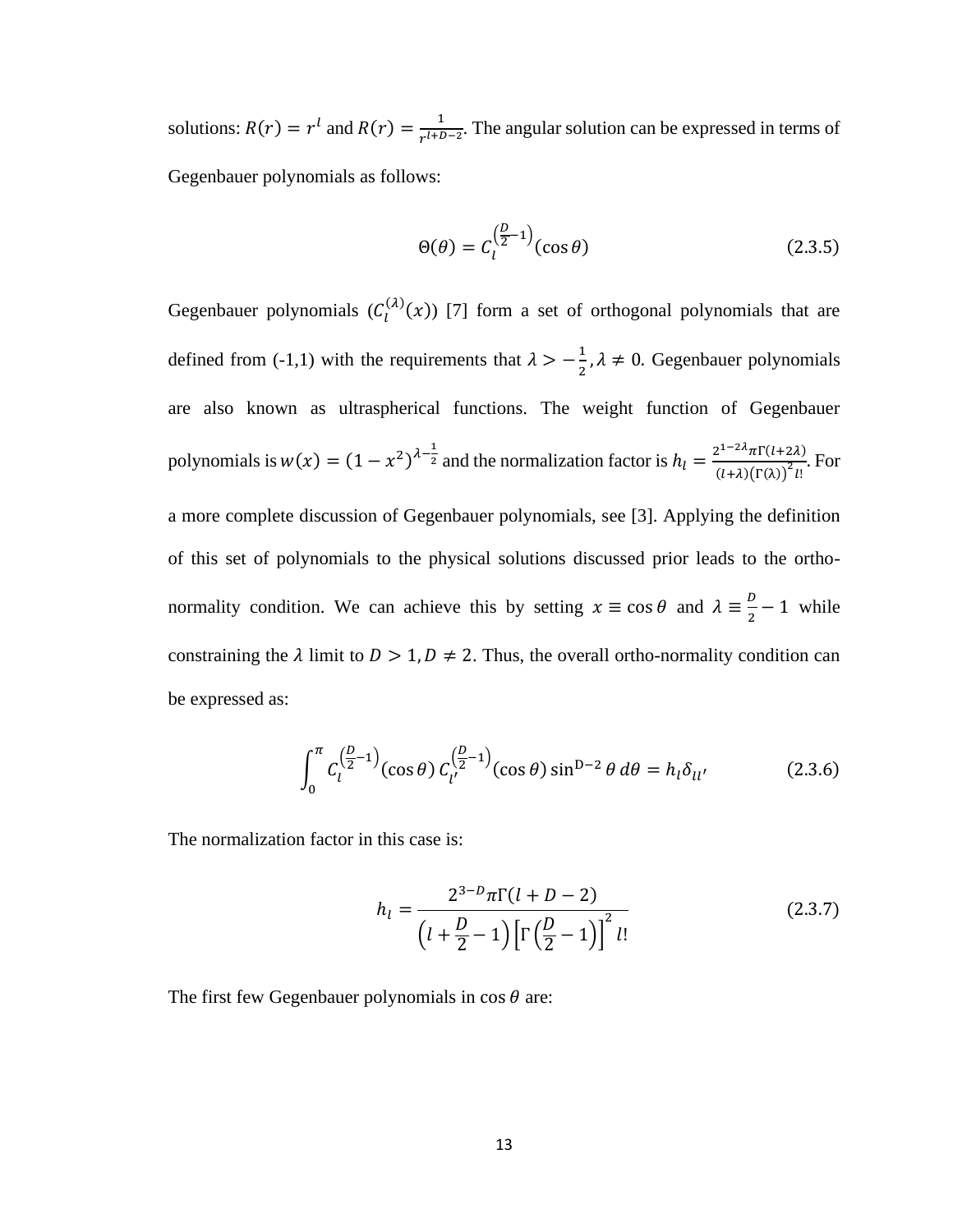$$
C_0^{\left(\frac{D}{2}-1\right)}(\cos\theta) = 1; C_1^{\left(\frac{D}{2}-1\right)}(\cos\theta) = (D-2)\cos\theta ;
$$
  

$$
C_2^{\left(\frac{D}{2}-1\right)}(\cos\theta) = \left(\frac{D}{2}-1\right)(D\cos^2\theta - 1)
$$
 (2.3.8)

As always, it is important to check that setting  $D = 3$  will return typical Newtonian results. In this case, setting  $D = 3$  will reduce our Gegenbauer polynomials to the standard Legendre polynomials  $P_l(\cos \theta)$ . Another reduction of note is if gravitational potential depends on both angular variables  $\theta$  and  $\varphi$ . If that condition is true and  $D = 3$ , the Gegenbauer polynomials will become the standard spherical harmonics  $Y_{l,m}(\theta, \varphi)$  [3].

Once again, considering only cases with axial symmetry, we see that the general solution for boundary condition  $\phi(R, \theta) = \phi_0(\theta)$  is:

$$
\phi(r,\theta) = \sum_{l=0}^{\infty} \left( A_l r^l + \frac{B_l}{r^{l+D-2}} \right) C_l^{\left(\frac{D}{2}-1\right)}(\cos\theta)
$$
(2.3.9)  

$$
A_l = \frac{1}{R^l h_l} \int_0^{\pi} \phi_0(\theta) C_l^{\left(\frac{D}{2}-1\right)}(\cos\theta) \sin^{D-2}\theta d\theta
$$
  

$$
B_l = \frac{R^{l+D-2}}{h_l} \int_0^{\pi} \phi_0(\theta) C_l^{\left(\frac{D}{2}-1\right)}(\cos\theta) \sin^{D-2}\theta d\theta
$$

Thus concludes the review of MOND and NFDG. Through past work, Laplace's equation for spherical coordinates in varying dimension spaces was discovered. The next step is to find this equation in cylindrical coordinates. With luck, this form of the equation will be far more useful for the purposes of modeling galaxies because galaxies themselves are disks, and disks are very thin cylinders.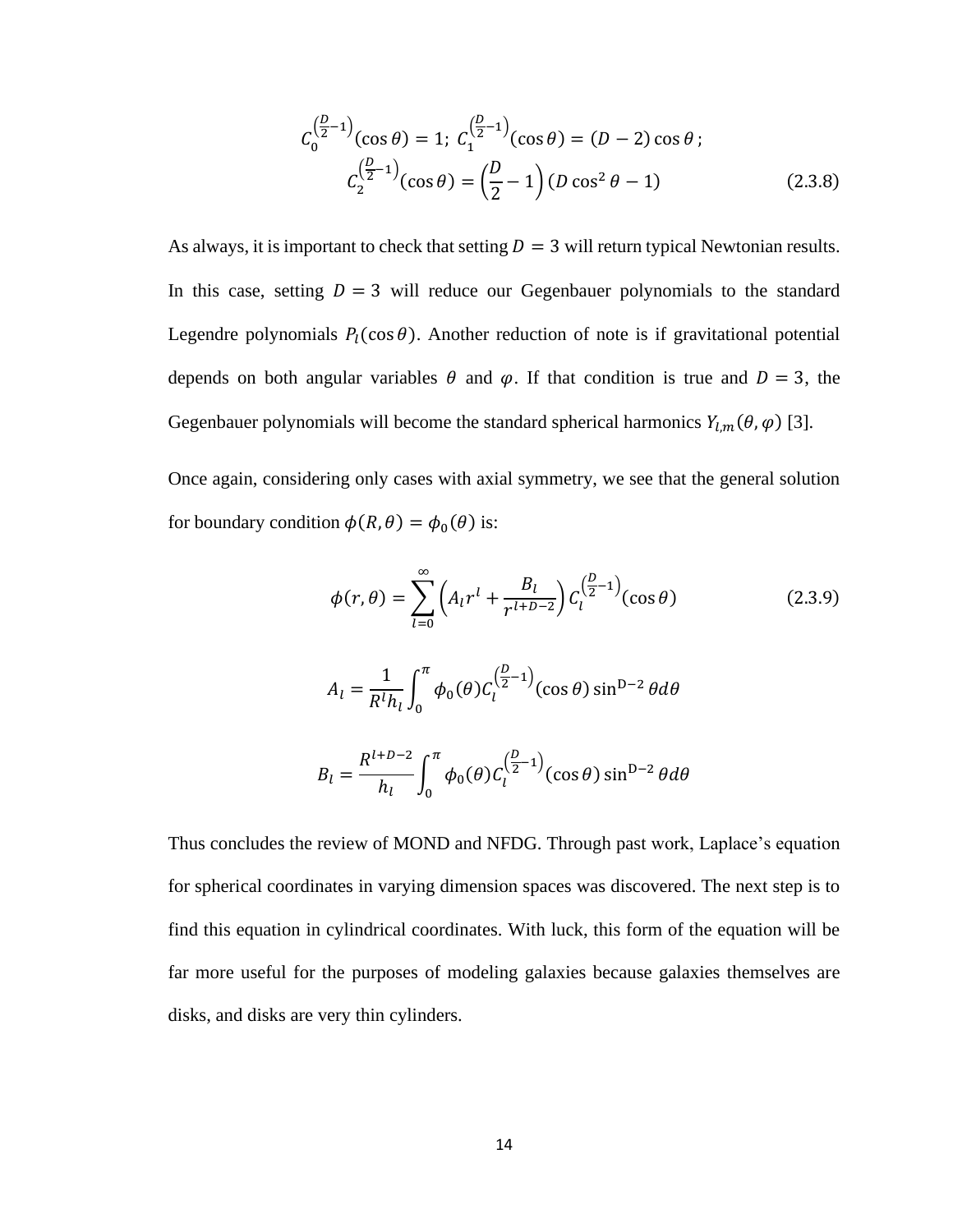#### **CHAPTER 3: CYLINDRICAL LAPLACE'S EQUATION**

#### **3.1 First Steps**

To begin the work towards finding Laplace's equation in cylindrical coordinates, I will outline some basic information. The notation I will use for the directions in this cylindrical coordinate system is  $(R, \varphi, z)$ . Each of the directions has its own fractional dimension as well:  $0 < \alpha_R \le 1$ ,  $0 < \alpha_{\varphi} \le 1$ , and  $0 < \alpha_{\varphi} \le 1$ . It follows that the overall space dimension is equivalent to  $D \equiv \alpha_R + \alpha_\varphi + \alpha_z$ ; thus, the domain of dimension becomes  $0 < D \le 3$ . The generalized form of the cylindrical Laplacian will take the form  $\Phi =$  $\Phi(R, \varphi, z)$  where  $\Phi$  represents gravitational potential. Based on the results of the spherical case and knowledge of Laplace's equation, it is simple to create a lengthier version of this generalized form:

$$
\nabla_D^2 \Phi = \frac{1}{R^{D-2}} \frac{\partial}{\partial r} \left( R^{D-2} \frac{\partial \Phi}{\partial R} \right) + \frac{1}{R^2 \sin^{D-3} \varphi} \frac{\partial}{\partial \varphi} \left( \sin^{D-3} \varphi \frac{\partial \Phi}{\partial \varphi} \right) + \frac{1}{Z^{\alpha_z - 1}} \frac{\partial}{\partial z} \left( Z^{\alpha_z - 1} \frac{\partial \Phi}{\partial z} \right)
$$
(3.1.1)

The first two terms can be grouped as the generalized Laplacian for plane-polar coordinates  $(R, \varphi)$  and the third term can be viewed as the generalized Laplacian for one cartesian coordinate  $(z)$ . After some rewriting with these groupings in mind, we see:

$$
\nabla_D^2 \Phi = \left[ \frac{\partial^2 \varphi}{\partial R^2} + \frac{D - 2}{R} \frac{\partial \Phi}{\partial R} \right] + \frac{1}{R^2} \left[ \frac{\partial^2 \varphi}{\partial \varphi^2} + \frac{D - 3}{\tan \varphi} \frac{\partial \Phi}{\partial \varphi} \right] + \left[ \frac{\partial^2 \varphi}{\partial \varphi^2} + \frac{(\alpha_z - 1)}{z} \frac{\partial \Phi}{\partial z} \right] \tag{3.1.2}
$$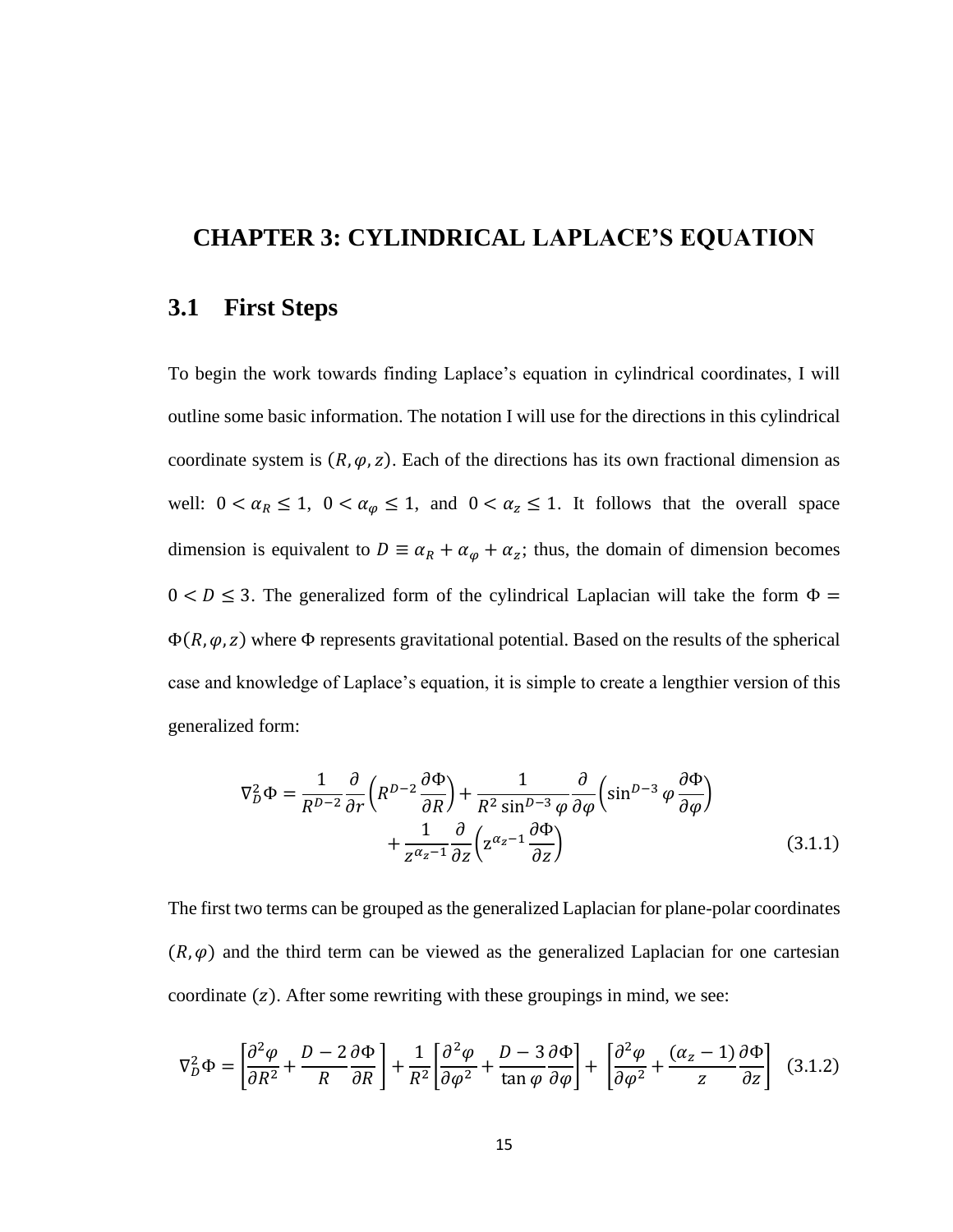However, since the intention of this work is to study thin-disk galaxies, I will set  $\alpha_z = 1$ . Thin-disk galaxies contain almost the entirety of their matter in the  $z = 0$  plane. Setting  $\alpha_z = 1$  also indicates that there is no fractional dimension in the vertical-z direction. I can simplify Laplace's equation if thin disk galaxies are the main target of study. The simplification maintains the same first two terms as (3.1.1) but the third term is far more straightforward.

$$
\nabla_D^2 \Phi = \frac{1}{R^{D-2}} \frac{\partial}{\partial r} \left( R^{D-2} \frac{\partial \Phi}{\partial R} \right) + \frac{1}{R^2 \sin^{D-3} \varphi} \frac{\partial}{\partial \varphi} \left( \sin^{D-3} \varphi \frac{\partial \Phi}{\partial \varphi} \right) + \frac{\partial^2 \Phi}{\partial z^2} = 0 \tag{3.1.3}
$$

By distributing R's in (3.1.3) we can get to an even simpler equation:

$$
\nabla_D^2 \Phi = \left[ \frac{\partial^2 \varphi}{\partial R^2} + \frac{(D-2)}{R} \frac{\partial \Phi}{\partial R} \right] + \frac{1}{R^2} \left[ \frac{\partial^2 \varphi}{\partial \varphi^2} + \frac{(D-3)}{\tan \varphi} \frac{\partial \Phi}{\partial \varphi} \right] + \frac{\partial^2 \Phi}{\partial z^2} = 0 \tag{3.1.4}
$$

As always, it is important to check that upon setting  $D = 3$ , we obtain the standard Laplace's equation. After confirming that this is in fact true, we can move forward to separation of variables.

#### **3.2 Separation of Variables**

Using the cylindrical symmetry of gravitational potential, I can write the gravitational potential as:

$$
\Phi = \Phi(R, z) = J(R)F(\varphi)Z(z)
$$
\n(3.2.1)

Notice there is no dependence on  $\varphi$  in the  $\Phi(R, z)$  portion of the equation, only on R and . We can insert the entirety of Equation (3.2.1) into Equation (3.1.4) and use separation of variables on the new equation. These calculations follow the form laid out by Binney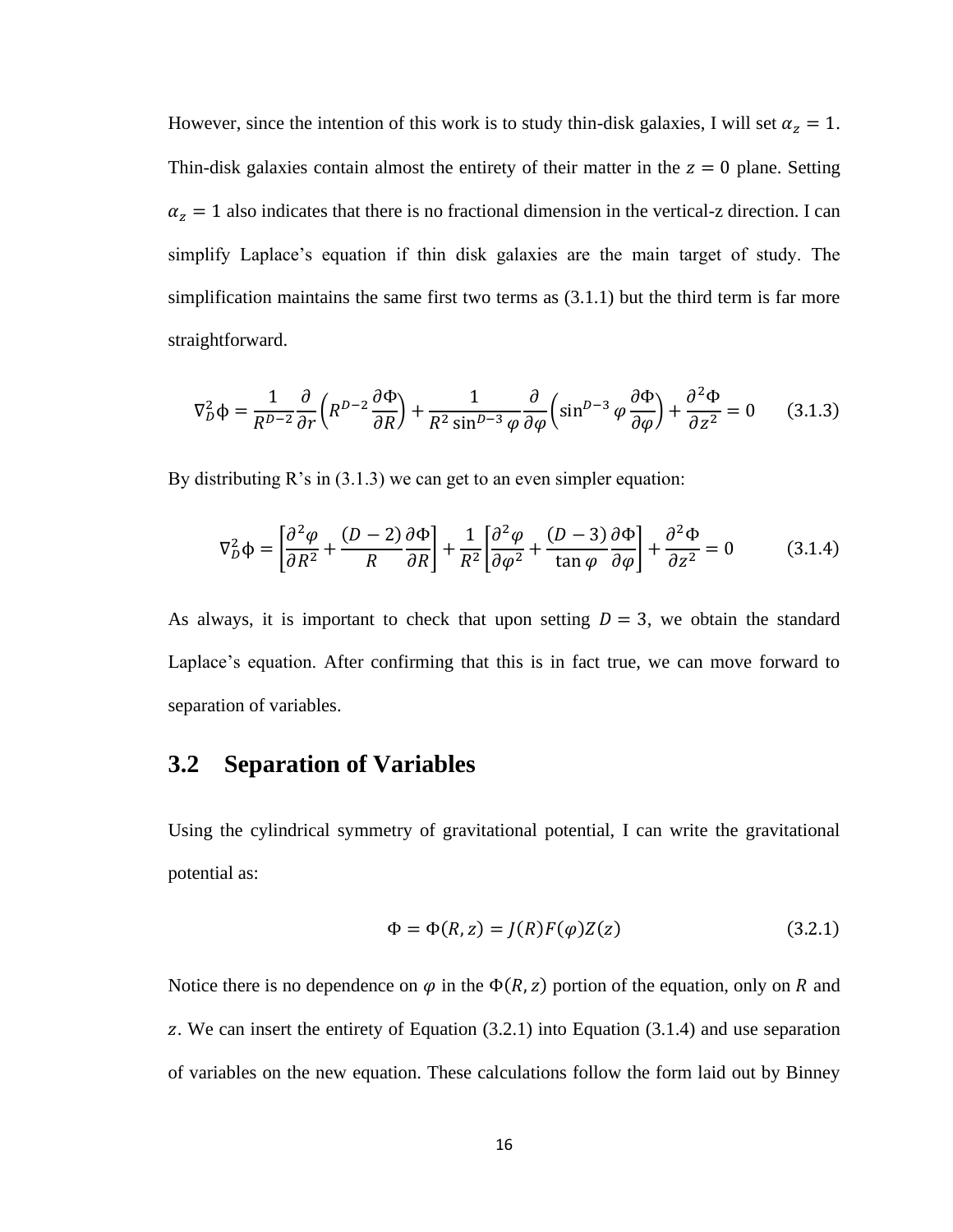and Tremaine in [2]. After replacing  $\Phi$  in Equation (3.1.4) with Equation (3.2.1) and separating, we arrive at:

$$
\frac{1}{J(R)} \left[ \frac{d^2 J}{dR^2} + \frac{(D-2)}{R} \frac{dJ}{dR} \right] + \frac{1}{R^2 F(\varphi)} \left[ \frac{dF^2}{d\varphi^2} + \frac{(D-3)}{\tan \varphi} \frac{dF}{d\varphi} \right] + \frac{1}{Z(z)} \frac{d^2 z}{dz^2} = 0 \quad (3.2.2)
$$

Setting the third term equal to  $k^2$  and the first two terms equal to  $-k^2$  with k being a constant greater than 0 brings us quickly to a solution for the  $Z(z)$  equation:

$$
Z(z) = ae^{kz} + be^{-kz} \tag{3.2.3}
$$

This is a common differential equation; thus, we know the answer is:

$$
Z(z) = e^{-k|z|} \tag{3.2.4}
$$

It is necessary that the solution to this equation goes to zero as z approaches positive or negative infinity. To test this, we replace  $z$  with infinity or negative infinity and can see that  $Z(z)$  will go to zero. Regardless of the value of k, the right-hand side of the equation will become  $e^{-\infty}$ , which equals zero.

#### **3.3 Angular Solution**

Now that the  $Z(z)$  section has been solved, we can move on to the  $I(R)$  and  $F(\varphi)$  parts of Equation (3.2.1). These parts can be rewritten as:

$$
\frac{R^2}{J(R)} \left[ \frac{d^2 J}{dR^2} + \frac{(D-2)}{R} \frac{dJ}{dR} \right] + k^2 R^2 + \frac{1}{F(\varphi)} \left[ \frac{d^2 F}{d\varphi^2} + \frac{(D-3)}{\tan \varphi} \frac{dF}{d\varphi} \right] = 0 \tag{3.3.1}
$$

Because the entire expression is equal to zero, we can set the first two terms equal to  $+m(m + 2\lambda)$  and set the third term equal to  $-m(m + 2\lambda)$ . The angular part of the equation  $(F(\varphi))$  can be solved using the aforementioned Gegenbauer polynomials,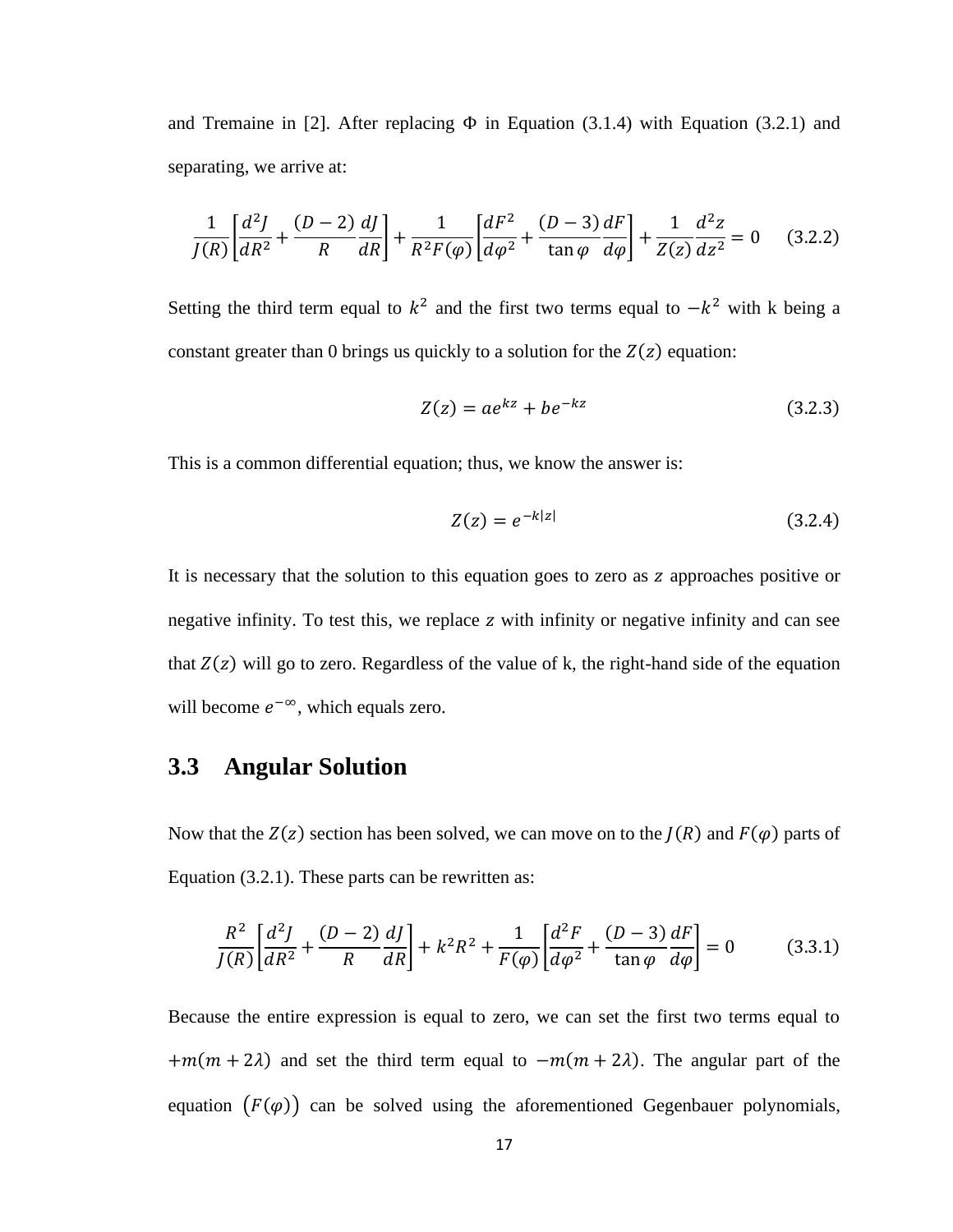keeping in mind the  $m(m + 2\lambda)$  value. Replacing the first two terms of Equation (3.2.5) with  $m(m + 2\lambda)$  and multiplying by  $F(\varphi)$  throughout results in:

$$
\frac{d^2F}{d\varphi^2} + \frac{(D-3)}{\tan\varphi}\frac{dF}{d\varphi} + m(m+2\lambda)F(\varphi) = 0
$$
\n(3.3.2)

Through some clever application of Gegenbauer polynomials, we eventually arrive at:

$$
\frac{d^2F}{d\varphi^2} + \frac{2\lambda}{\tan\varphi}\frac{dF}{d\varphi} + m(m+2\lambda)F(\varphi) = 0
$$
\n(3.3.3)

If  $2\lambda = D - 3$  and thus  $\lambda = \frac{(D-3)}{2}$  $\frac{2}{2}$  and we choose  $x = \cos \varphi$ , the angular solution is:

$$
F(\varphi) = C_m^{(\lambda)}(x) = C_m^{\left(\frac{D-3}{2}\right)}(\cos \varphi)
$$
 (3.3.4)

See Equation (2.3.8) from above for the value of the Gegenbauer polynomials and check [7] for more information on the general theory of Gegenbauer polynomials.

#### **3.4 Radial Solution**

With both the  $Z(z)$  solution and the angular solution determined, finding the radial solution is all that remains. After replacing the third term with  $-m(m + 2\lambda)$  and rearranging, Equation (3.2.5) becomes:

$$
\frac{R^2}{J(R)}\left[\frac{d^2J}{dR^2} + \frac{(D-2)}{R}\frac{dJ}{dR}\right] + k^2R^2 = m(m+2\lambda) = m(m+D-3)
$$
(3.4.1)

Recall that  $2\lambda = D - 3$  from above. If we multiply both sides of the equation by  $\frac{J(R)}{R^2}$  and subtract  $m(m + D - 3)$ , it becomes: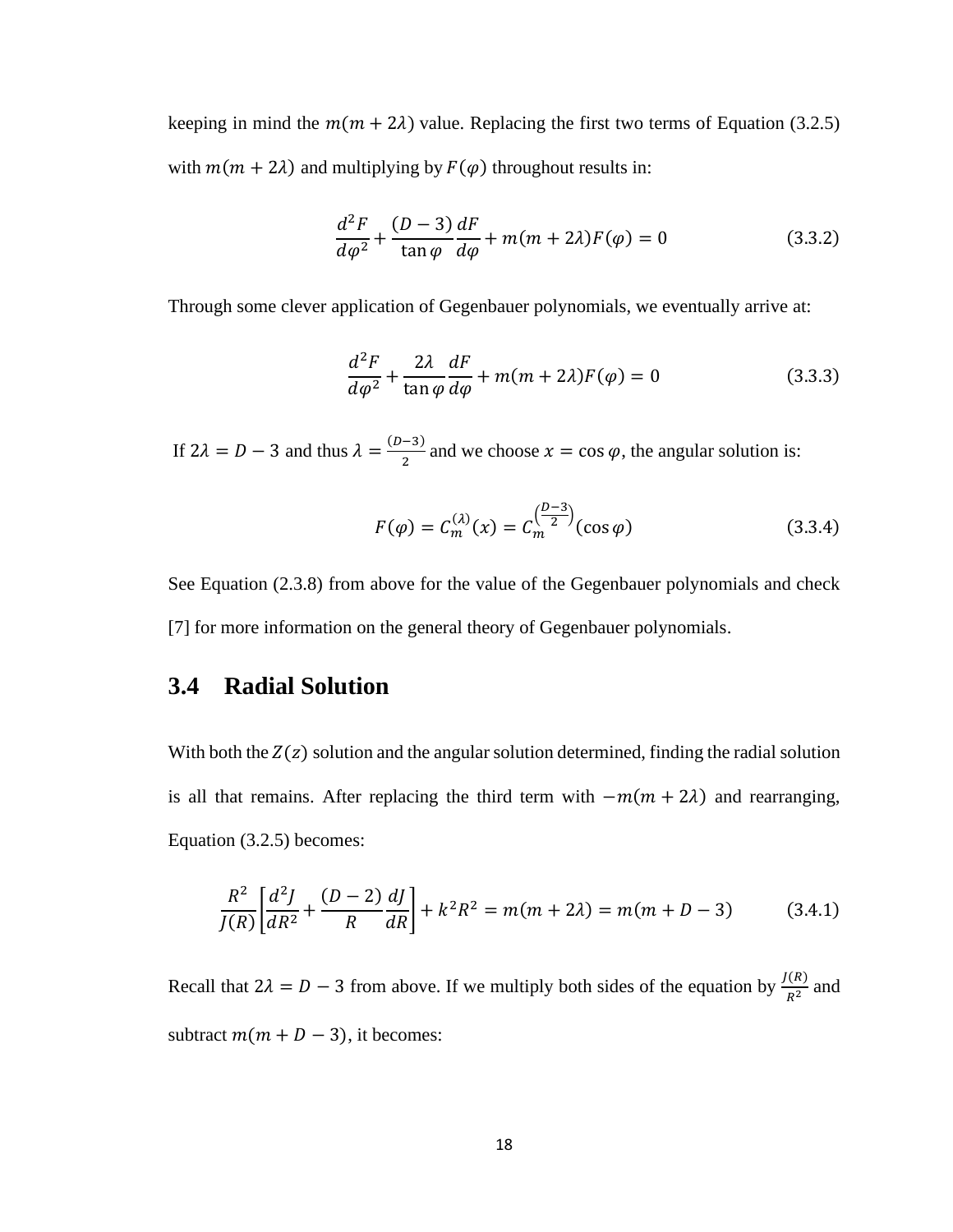$$
\frac{d^2J}{dR^2} + \frac{(D-2)}{R}\frac{dJ}{dR} + J(R)\left[k^2 - \frac{m(m+D-3)}{R^2}\right] = 0
$$
\n(3.4.2)

Next, we can perform u-substitution by setting  $u = kR$ , which makes  $du = kdR$ . After some calculations through Mathematica, this process eventually leads to:

$$
\frac{d^2J}{du^2} + \frac{(D-2)}{u}\frac{dJ}{du} + J(u)\left[1 - \frac{m(m+D-2)}{u^2}\right] = 0
$$
\n(3.4.3)

A few additional calculations in Mathematica later, we arrive at:

$$
J(u) = u^{\frac{3-D}{2}} J_{\frac{D-3}{2}+m}(u)
$$
\n(3.4.4)

Finally, replacing the  $u$  with its original value of  $kR$  gives us the final radial solution:

$$
J(R) = (kR)^{\frac{3-D}{2}} J_{\frac{D-3}{2}+m}(kR)
$$
 (3.4.5)

In Equation (3.4.5), the  $J_{D-3}$  $\frac{-3}{2}+m(kR)$  component is one kind of Bessel function. More on Bessel functions can be found on page 103 of [2]. Part of the calculations resulted in a second kind of Bessel function Y<sub>D-3</sub>  $\frac{1}{2}$  = 2+m(kR), but that one typically diverges at  $u = 0$  and  $R = 0$ , so we chose to include only the  $J_m$  solutions.

### **3.5 Final NFDG Solution**

With each of the three solutions determined, we can simply combine Equation (3.2.4), Equation (3.3.4), and Equation (3.4.5) to find the full solution of the separation of variables method. The result is a solution to Laplace's equation in cylindrical coordinates for varying dimension  $D$ :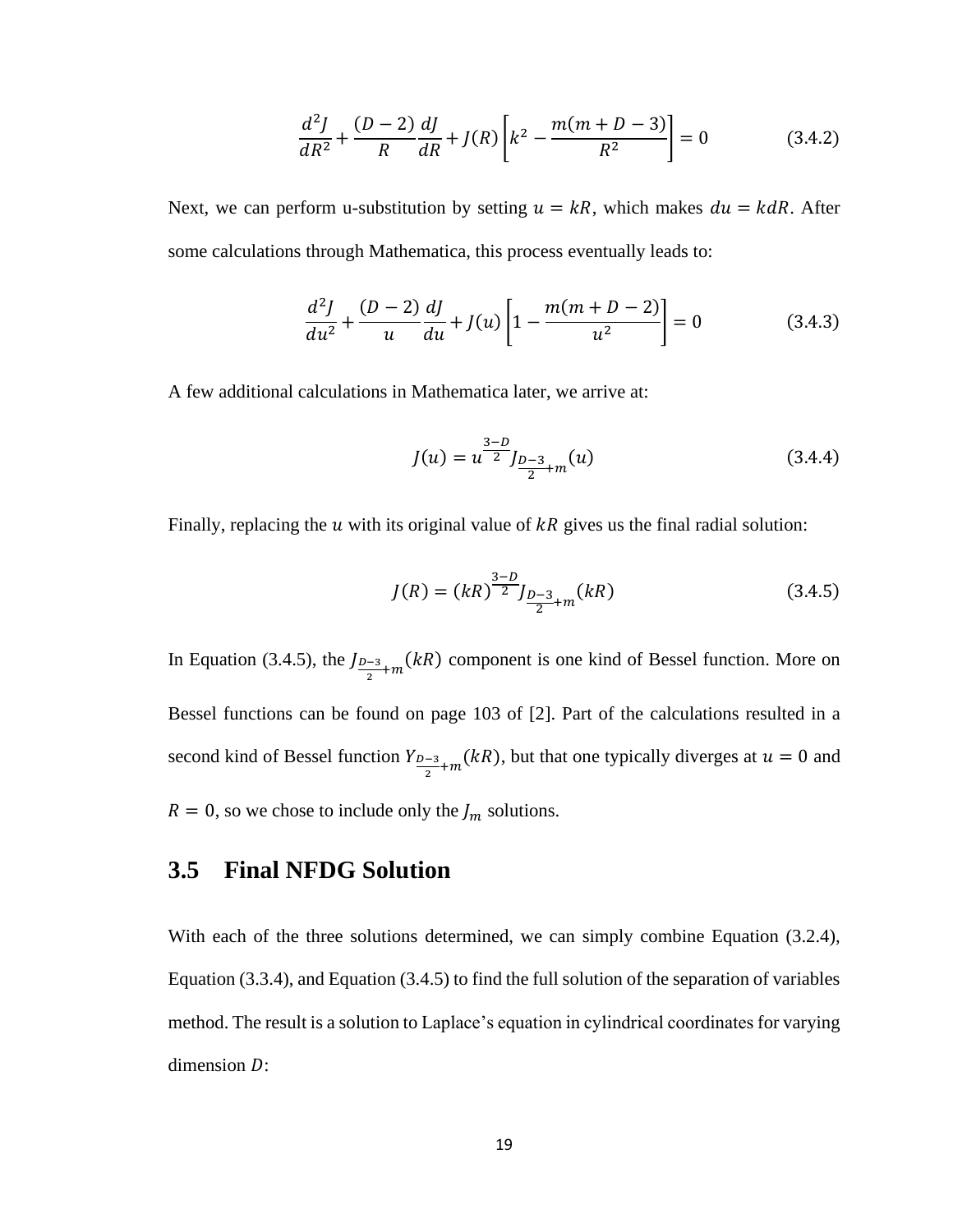$$
\Phi(R, z) = J(R)F(\varphi)Z(z) = (kR)^{\frac{3-D}{2}}J_{\frac{D-3}{2}+m}(kR)C_m^{\left(\frac{D-3}{2}\right)}(cos\varphi)e^{-k|z|}
$$
(3.5.1)

As always, checking the equation by choosing  $D = 3$  to ensure it reduces to the typical Newtonian equation is important. Choosing  $D = 3$  for Equation (3.5.1) results in:

$$
\Phi(R, z) = J_m(kR)e^{im\varphi - k|z|}
$$
\n(3.5.2)

This result is what we expect for the typical  $D = 3$  case, as outlined on page 104 of Binney and Tremaine's *Galactic Dynamics* [2].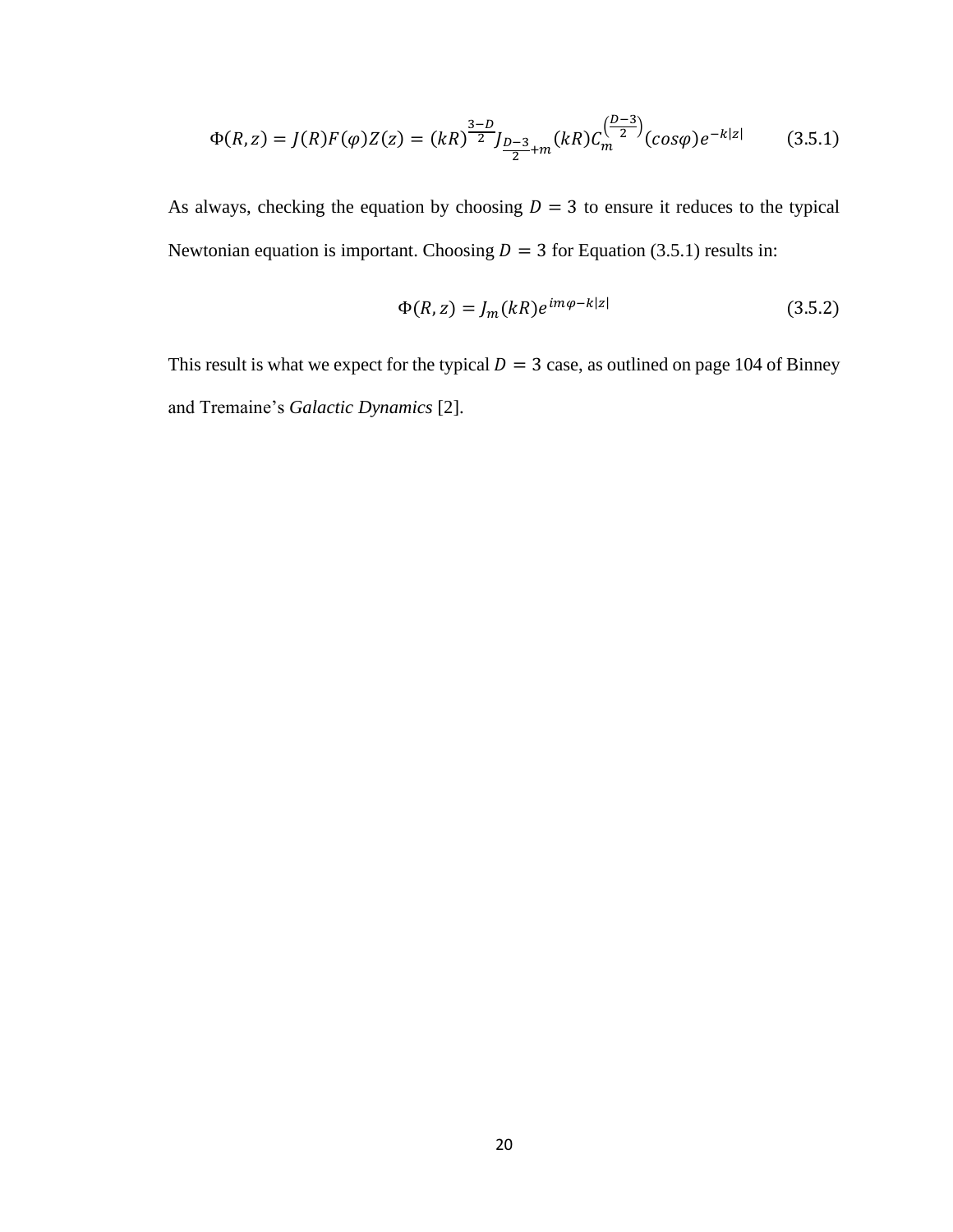## **CHAPTER 4: APPLICATIONS AND DISCUSSION**

#### **4.1 Equations for Thin Disk Galaxies**

To analyze thin disk galaxies, it is important to first derive a few more equations. Starting with Equation (3.5.1), note that it is the solution of  $\nabla^2_{(D)}\Phi = 0$  everywhere <u>except</u> on the  $z = 0$  plane of a thin disk galaxy (where the mass is located). For this section, I will generalize the procedure laid out by Binney and Tremaine in [2]. Figure 2 shows the mass within a disk cross-section [2].



**Figure 2:** The disk mass within the box shown in cross-section equals  $-(4\pi G)^{-1}$  times the integral of the normal component of  $\nabla \Phi_{km}$  over the surface of the box. The horizontal component of  $\nabla \Phi_{km}$  is due to the gravitational attraction from the rest of the galaxy.

The box is also known as a Gaussian Box. For this Gaussian Box, I applied the Fractional Gauss Theorem outlined by Varieschi [3]:

$$
\Phi_g^{(D)} = \oint_{S_d} \mathbf{g} \cdot d\mathbf{a} = -\frac{4\pi G}{l_0^2} \oint_{V_d} \tilde{\rho}(\mathbf{w}) d^D \mathbf{w} = -\frac{4\pi G}{l_0^2} \widetilde{M}_{(D)} \tag{4.1.1}
$$

Through extensive calculations in Mathematica, we eventually were able to arrive at an equation for axisymmetric thin disk potential. A few considerations before that equation,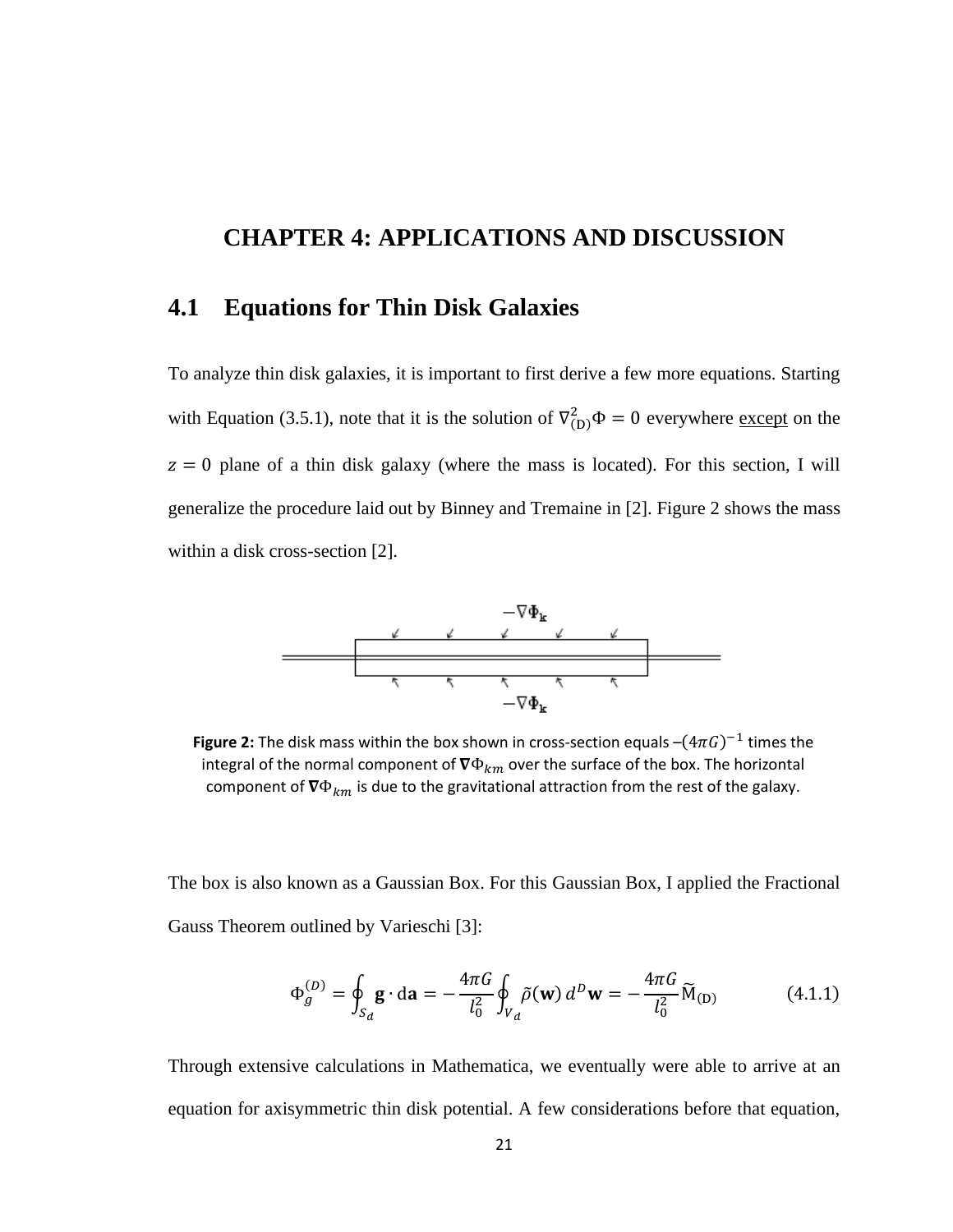however, are as follows. This analysis takes place in the  $z = 0$  plane, and setting  $z = 0$ makes the  $Z(z)$  portion of Equation (3.5.1) go to one:  $e^{-k|z|} = e^0 = 1$ . Due to cylindrical symmetry, only the  $m = 0$  term is in series and

$$
C_0^{\left(\frac{D-3}{2}\right)}\cos\varphi = 1\tag{4.1.2}
$$

Thus, our final expression for thin disk potential in the  $z = 0$  plane is:

$$
\Phi(R, z = 0) = \int_0^\infty dk \, S_0(k) (kR)^{\frac{3-D}{2}} J_{\frac{D-3}{2}}(kR) =
$$
\n
$$
(-2\pi G) \left[ \frac{\sqrt{\pi} \Gamma\left(\frac{D-1}{2}\right)}{\Gamma\left(\frac{D}{2}-1\right)} \right] R^{\frac{3-D}{2}} \int_0^\infty dk \, J_{\frac{D-3}{2}}(kR) \int_0^\infty dR'R' \frac{p-3}{2} \sum_0 (R') J_{\frac{D-3}{2}}(kR') \, (4.1.3)
$$

With a little more Mathematica wrangling, it was possible to find a Main Thin-Disk Formula to apply to thin disk galaxies. This equation takes the form of  $g(R, D)$ , or, as we called it previously,  $\mathbf{g}_{obs}$ :

$$
\mathbf{g}_{obs} = -\frac{\partial \Phi}{\partial R} \hat{R} =
$$
  

$$
\left\{ -(2\pi G) \left[ \frac{\sqrt{\pi} \Gamma \left( \frac{D-1}{2} \right)}{\Gamma \left( \frac{D}{2} - 1 \right)} \right] R^{\frac{3-D}{2}} \int_0^\infty dk \ k \ J_{\frac{D-1}{2}}(kR) \int_0^\infty dR' R' \frac{(D-1)}{2} \sum (R') \ J_{\frac{D-3}{2}}(kR') \right\} \hat{R}
$$
  
(4.1.4)

This  $\mathbf{g}_{obs}$  value refers to the observed field; specifically, when  $D \neq 3$ . In contrast,  $\mathbf{g}_{bar}$ refers to the baryonic field, otherwise known as the field when  $D = 3$ . In this case,  $\mathbf{g}_{bar}$  is very similar to  $\mathbf{g}_{obs}$ , with some differences:

$$
\mathbf{g}_{bar} = -\frac{\partial \Phi}{\partial R} \hat{R} = \left\{ -(2\pi G) \int_0^\infty dk \ k \ J_1(kR) \int_0^\infty dR'R' \sum (R') \ J_0(kR') \right\} \hat{R} \tag{4.1.5}
$$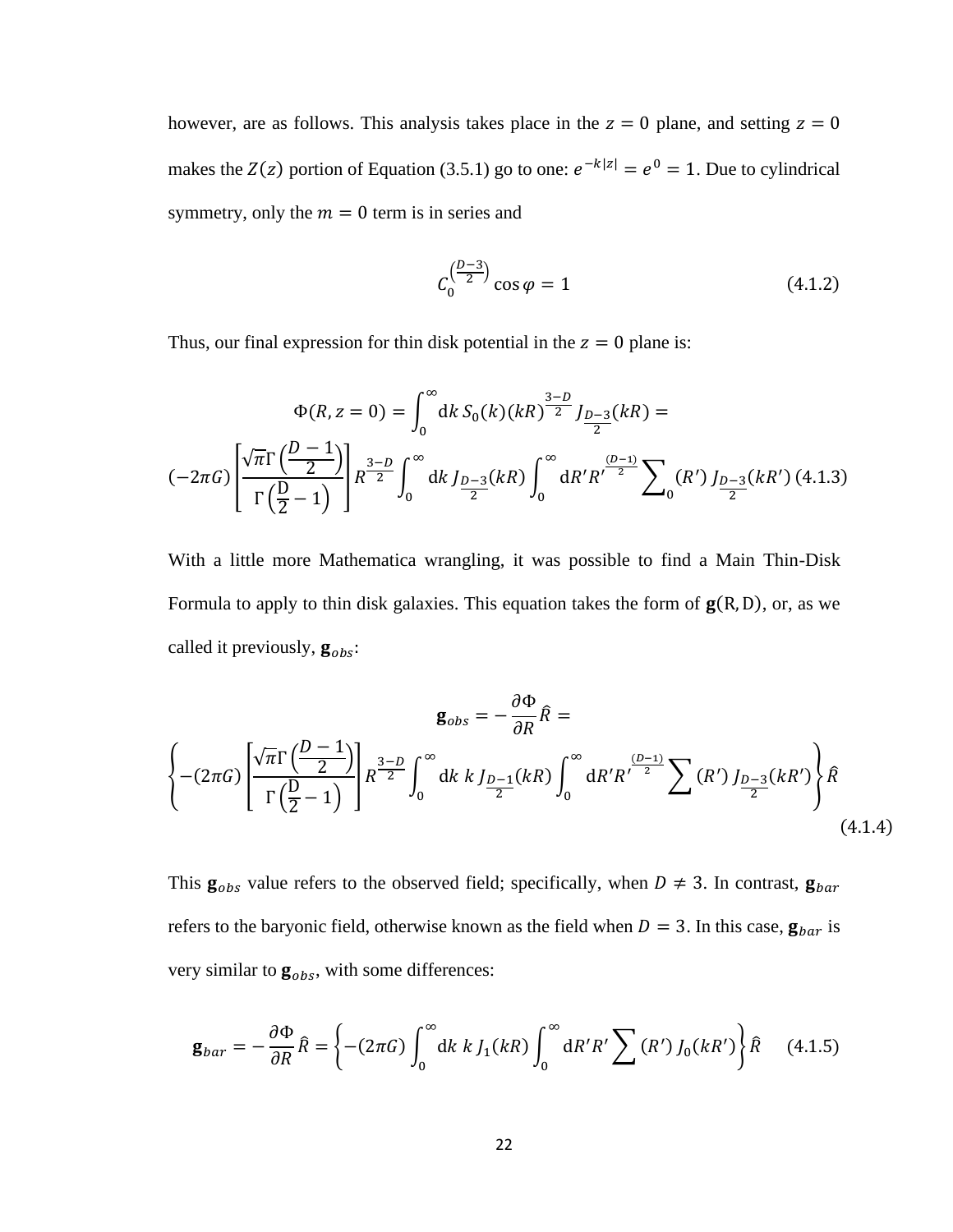However, it would be preferable to write these equations in terms of the rescaled dimensionless coordinates and mass densities. I first mentioned these dimensionless coordinates in Section 2.2, but I will briefly review them here:  $w_R \equiv R/l_0$ ,  $w'_R \equiv R'/l_0$ ,  $\tilde{k} \equiv kl_0$ ,  $\sum (w'_R) = \sum (R') l_0^2$ . Remember, with MOND acceleration,  $a_0 = g_{\dagger} \equiv \frac{GM}{l^2}$  $\frac{m}{l_0^2} =$ 

1.2 x 10<sup>-10</sup> m/s<sup>2</sup>, 
$$
l_0 = \sqrt{\frac{GM}{g_{\dagger}}}
$$
 where M is galaxy mass, and  $G = 6.674 \times 10^{-11} \frac{\text{m}^3}{\text{kg s}^2}$ . Thus,

we can rewrite  $\mathbf{g}_{obs}$  and  $\mathbf{g}_{bar}$  with these coordinates in mind:

$$
\mathbf{g}_{obs} = \left\{ -\left(\frac{2\pi G}{l_0^2}\right) \left[ \frac{\sqrt{\pi} \Gamma\left(\frac{D-1}{2}\right)}{\Gamma\left(\frac{D}{2}-1\right)} \right] w_R^{\frac{3-D}{2}} \int_0^\infty d\tilde{k} \ \tilde{k} \ J_{\frac{D-1}{2}}(\tilde{k}w_R) \int_0^\infty dw'_R w'_R \right\}^{\frac{(D-1)}{2}} \sum (w'_R) J_{\frac{D-3}{2}}(\tilde{k}w'_R) \right\} \hat{R} \ (4.1.6)
$$
  

$$
\mathbf{g}_{bar} = \left\{ -\left(\frac{2\pi G}{l_0^2}\right) \int_0^\infty d\tilde{k} \ \tilde{k} \ J_1(\tilde{k}w_R) \int_0^\infty dw'_R w'_R \sum (w'_R) J_0(\tilde{k}w'_R) \right\} \hat{R} \qquad (4.1.7)
$$

#### **4.2 Circular Velocity, NGC 6503, and Mass Distribution**

To apply these equations to think disk galaxies, the last things we need are circular velocity and a chosen mass distribution. Finding circular velocity is as simple as applying the elementary formula for centripetal acceleration,  $a_c = v_c^2/R$ . Using rescaled coordinates, starting with:

$$
|\boldsymbol{g}(\mathbf{w}_R)| = \frac{V_c^2(\mathbf{w}_R)}{\mathbf{w}_R l_0}
$$
 (4.2.1)

allows us to rearrange to:

$$
V_c(\mathbf{w}_R) = \sqrt{|\boldsymbol{g}(\mathbf{w}_R)| \mathbf{w}_R l_0}
$$
\n(4.2.2)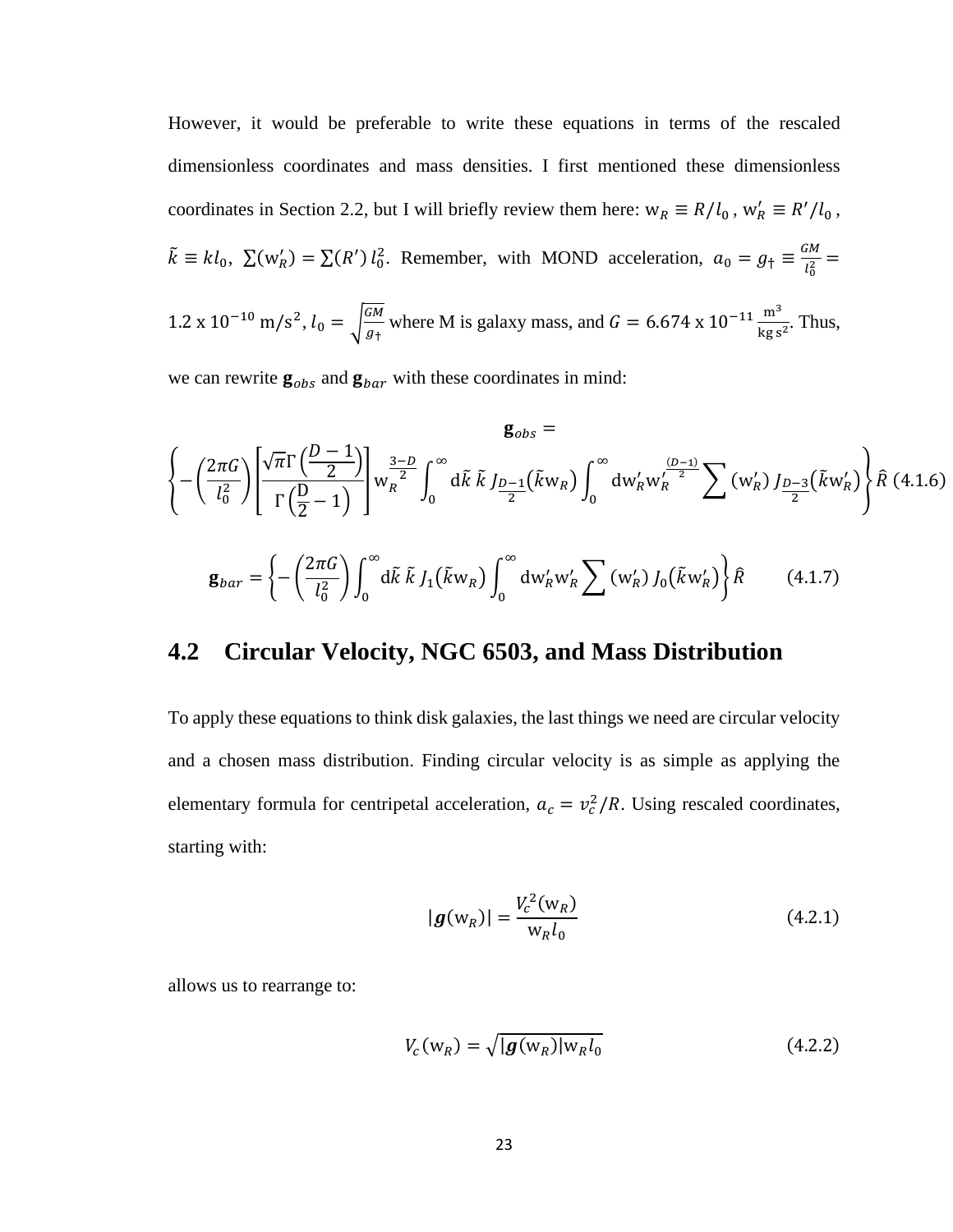With this information, we can move forward to discuss the galaxy chosen for the application of these equations. We decided on NGC 6503, a field dwarf spiral galaxy that spans 30,000 light years and is 17 million light years away from Earth. It is located in a constellation called Draco. This galaxy is useful for our purposes because it is very thin, and our work has relied on thin-disk approximations. Thus, the thinner the galaxy we choose, the better our equations should work. Finally, mass distribution. Because of time restraints, we decided upon an exponential approximation of the mass distribution. This approximation is:

$$
\sum (w_R') = \frac{M}{2\pi w_d^2} e^{-\frac{w_R'}{w_d}}
$$
 (4.2.3)

In this case,  $l_0 = \sqrt{GM/g_{\perp}} = 9.788 \times 10^9$  m, and  $w_d = R_d/l_0 = 0.681$ .

## **4.3 NGC 6503 Application – Acceleration**

The first application of equations through Mathematica resulted in a graph of acceleration versus radial distance, shown in Figure 3. The dotted line near the bottom of the graph is the typical Newtonian acceleration in the  $D = 3$  case. The thinner dotted line shows the threshold where the MOND acceleration scale takes place. In this simulation, we used between twenty and fifty points for each curve. Each curve represents a different D value, but anything past  $D = 1.8$  resulted in curves too small to be relevant. By  $D = 2$ , the curves were essentially zero. Beyond  $D = 1.8$ , all curves were below the Newtonian one, meaning they could not account for the "dark matter" effect that we're trying to explain.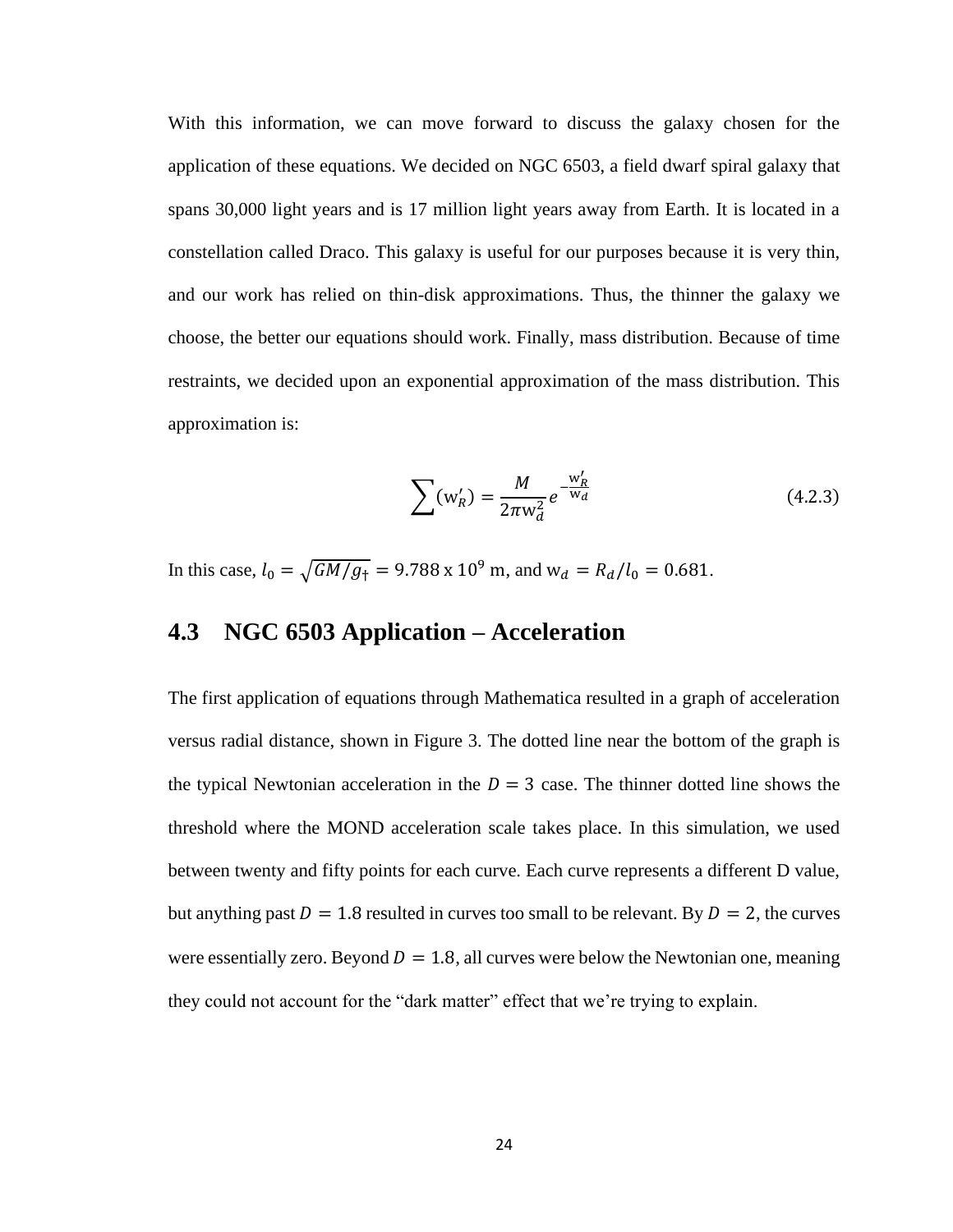

**Figure 3:** Application of equations to NGC 6503 to find the relationship between acceleration (m/s<sup>2</sup>) and radial distance (kpc) for different values of D.

## **4.4 NGC 6503 Application – Circular Velocity**

The second application of equations through Mathematica resulted in a graph of circular velocity versus radial distance, shown in Figure 4. This graph gives a bit more interesting information to work with. The large dots in the middle of the graph represent the SPARC data, which are observed values by astronomers for the NGC 6503 galaxy. The band in the middle is the flat velocity band, which is simply a visual aid that shows where most of the points are contained. The thin dotted line is the Newtonian case. The problem is very clear; the Newtonian case varies greatly from the actual experimentally determined values. Our current models do not line up with reality. So, we plotted a bunch of different values for D to try and see what best fit. At the furthers away from the center, we see that  $D = 1.70$  fits nicely. Much of the middle of the graph looks like a dimension value between 1.70 and 1.65 would be the best. Near the beginning, we see that  $D = 1.50$  best matches the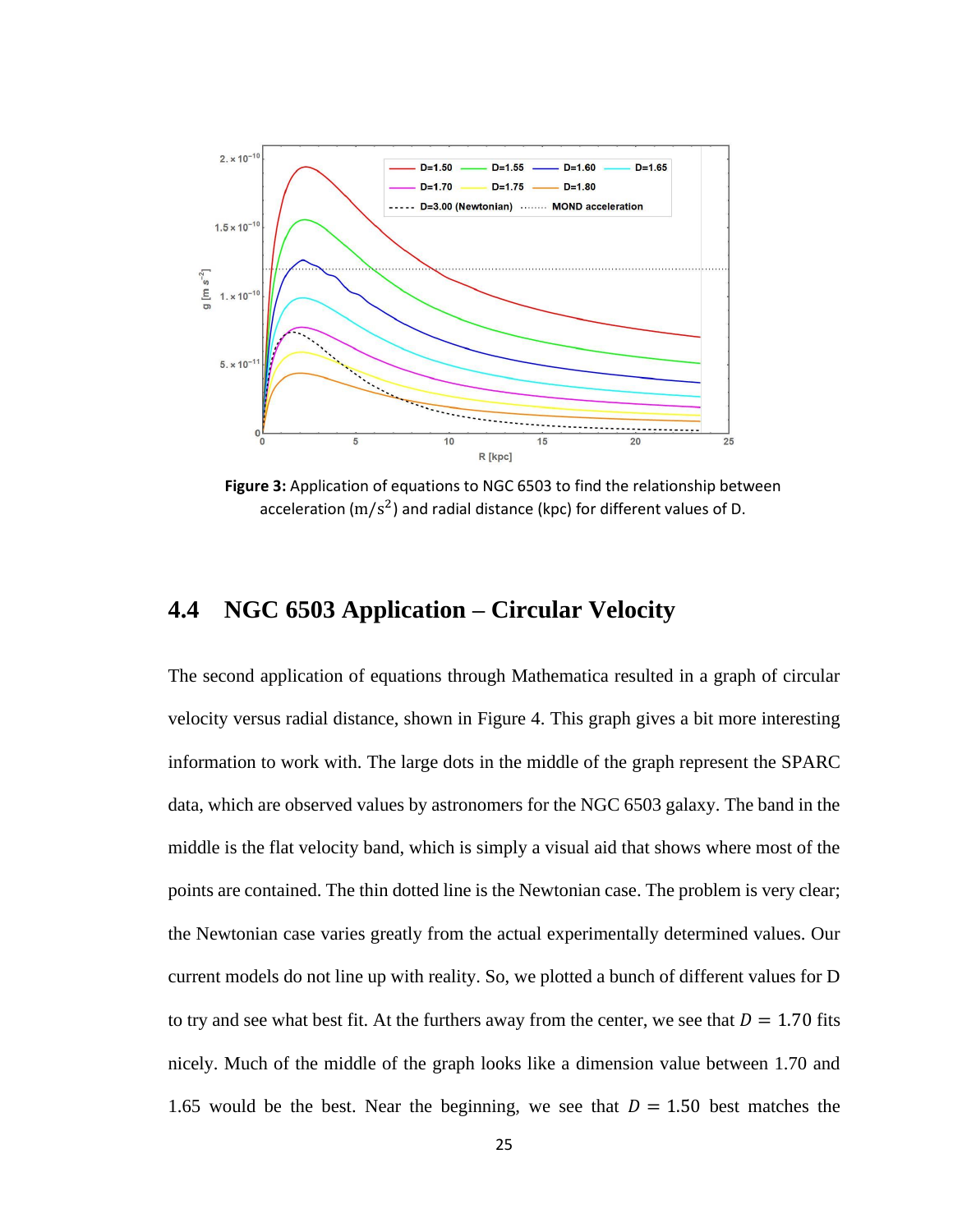experimental results. As anticipated, it seems that a continually varying dimension for D will give us the best result, because we can match the SPARC values perfectly if we vary dimension precisely throughout.



**Figure 4:** Application of equations to NGC 6503 to find the relationship between circular velocity (m/s) and radial distance (kpc) for different values of D.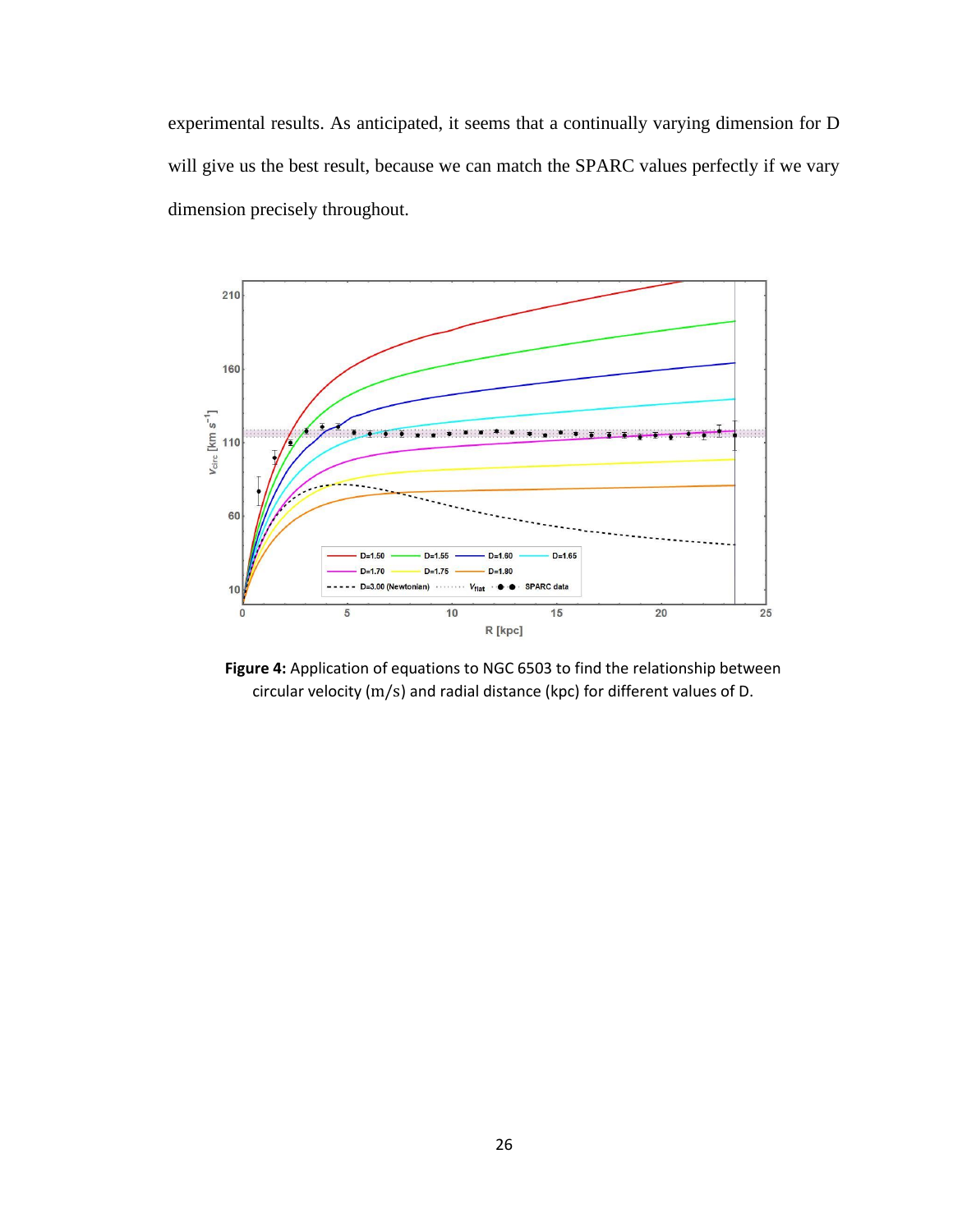#### **CHAPTER 5: CONCLUSIONS AND FUTURE WORK**

#### **5.1 Conclusions**

This thesis achieved the outcomes I laid out at the beginning of my work. I summarized the formulation of Laplace's equation from one dimension to three dimensions. I discussed the important background of MOND and NFDG, setting the stage for my own work. With a little help from Mathematica and a lot of help from Dr. Varieschi, I managed to present a final equation for Laplace's equation in cylindrical coordinates. After finding this equation, we were successful in determining a main thin disk equation for the purposes of our model.

These equations were applied to the NGC 6503 galaxy, resulting in some graphs that point towards a promising future for the model. With some tweaking, a varying dimension model appears to be capable of matching SPARC data values, an incredible improvement from the Newtonian predictions. With more work, this model has the potential to describe galactic dynamics without the need to include dark matter in the discussion. Since the motivation of the project from the beginning was to model galactic dynamics without dark matter, this thesis was a success.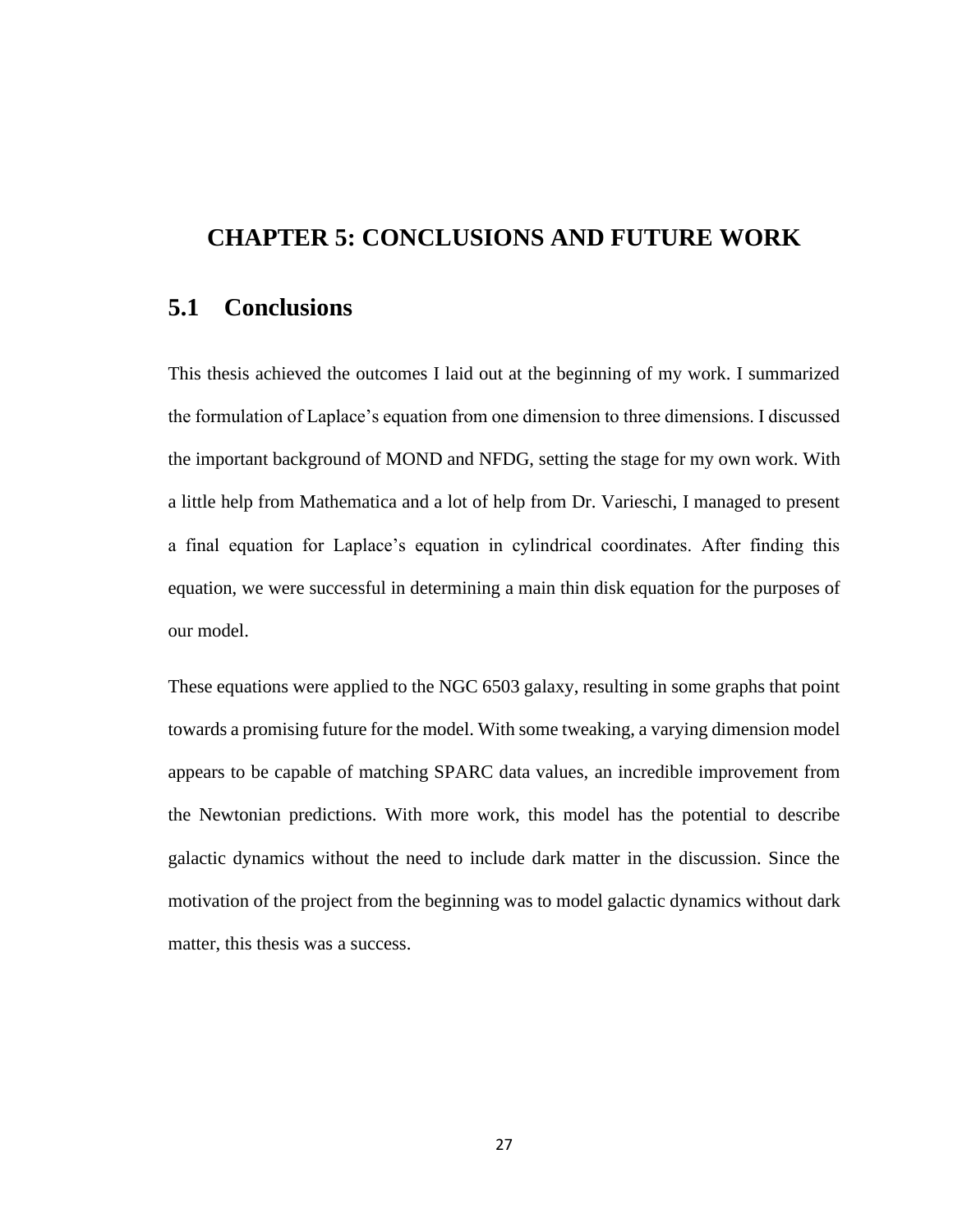#### **5.2 Future Work**

Clearly, the models we have created are not perfect. One possible reason for this is the assumption of a thin disk galaxy with no thickness because all galaxies will have some thickness, even if they are very thin. We also did not use the full mass distribution, but only an exponential approximation. This inevitably will lead to less accurate results. With circular velocity, we did not plot a graph of varying dimension D, we only plotted certain values of D. This was due both to time limitations and software limitations. Mathematica struggled to plot varying dimension on the graph, often getting stuck for hours on end without making any progress. For future work, considering the full mass distribution, considering thickness, and finding a way to plot the varying dimension D would all hopefully be fruitful in improving the model. These improvements might even make a full model for galactic dynamics that does not invoke dark matter a true possibility.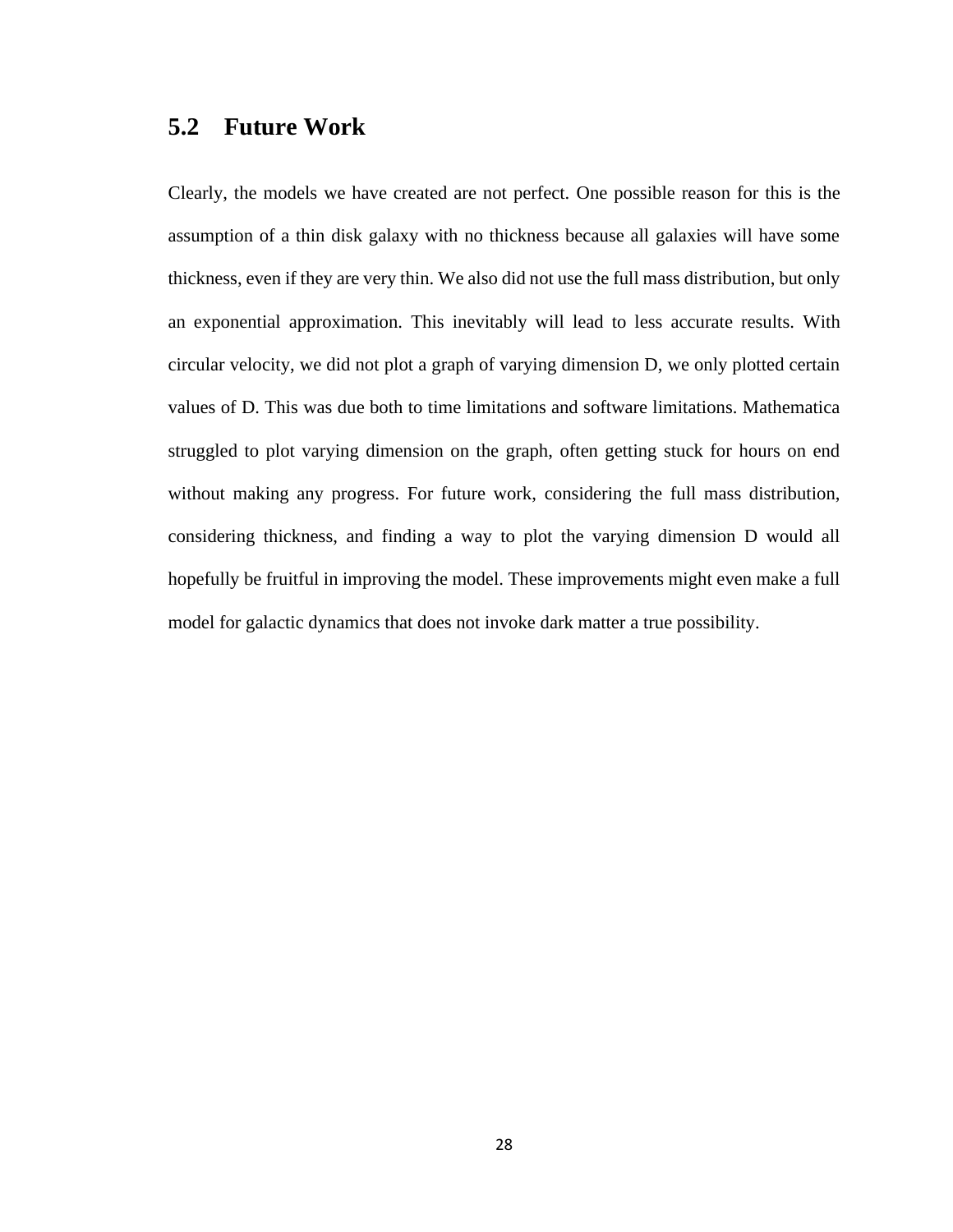#### **BIBLIOGRAPHY**

[1] Griffiths, David J. *Introduction to Electrodynamics*. Fourth edition, Pearson, 2013.

[2] Binney, James, and Scott Tremaine. *Galactic Dynamics*. 1987.

[3] Varieschi, Gabriele U. "Newtonian Fractional-Dimension Gravity and MOND." *Foundations of Physics*, vol. 50, no. 11, Nov. 2020, pp. 1608–44. *arXiv.org*, doi[:10.1007/s10701-020-00389-7.](https://doi.org/10.1007/s10701-020-00389-7)

[4] McGaugh, Stacy S. "The Third Law of Galactic Rotation." *Galaxies*, vol. 2, no. 4, 4, Multidisciplinary Digital Publishing Institute, Dec. 2014, pp. 601–22. *www.mdpi.com*, doi[:10.3390/galaxies2040601.](https://doi.org/10.3390/galaxies2040601)

[5] Varieschi, Gabriele U. "Newtonian Fractional-Dimension Gravity and Rotationally Supported Galaxies." *Monthly Notices of the Royal Astronomical Society*, vol. 503, no. 2, Mar. 2021, pp. 1915–31. *arXiv.org*, doi[:10.1093/mnras/stab433.](https://doi.org/10.1093/mnras/stab433)

[6] Giusti, Andrea. "MOND-like Fractional Laplacian Theory." *Physical Review D*, vol. 101, no. 12, American Physical Society, June 2020, p. 124029. *APS*, doi[:10.1103/PhysRevD.101.124029.](https://doi.org/10.1103/PhysRevD.101.124029)

[7] [DLMF] NIST Digital Library of Mathematical Functions. http://dlmf.nist.gov/, Release 1.1.1 of 2021-03-15. F. W. J. Olver, A. B. Olde Daalhuis, D. W. Lozier, B. I. Schneider, R. F. Boisvert, C. W. Clark, B. R. Miller, B. V. Saunders, H. S. Cohl, and M. A. McClain, eds.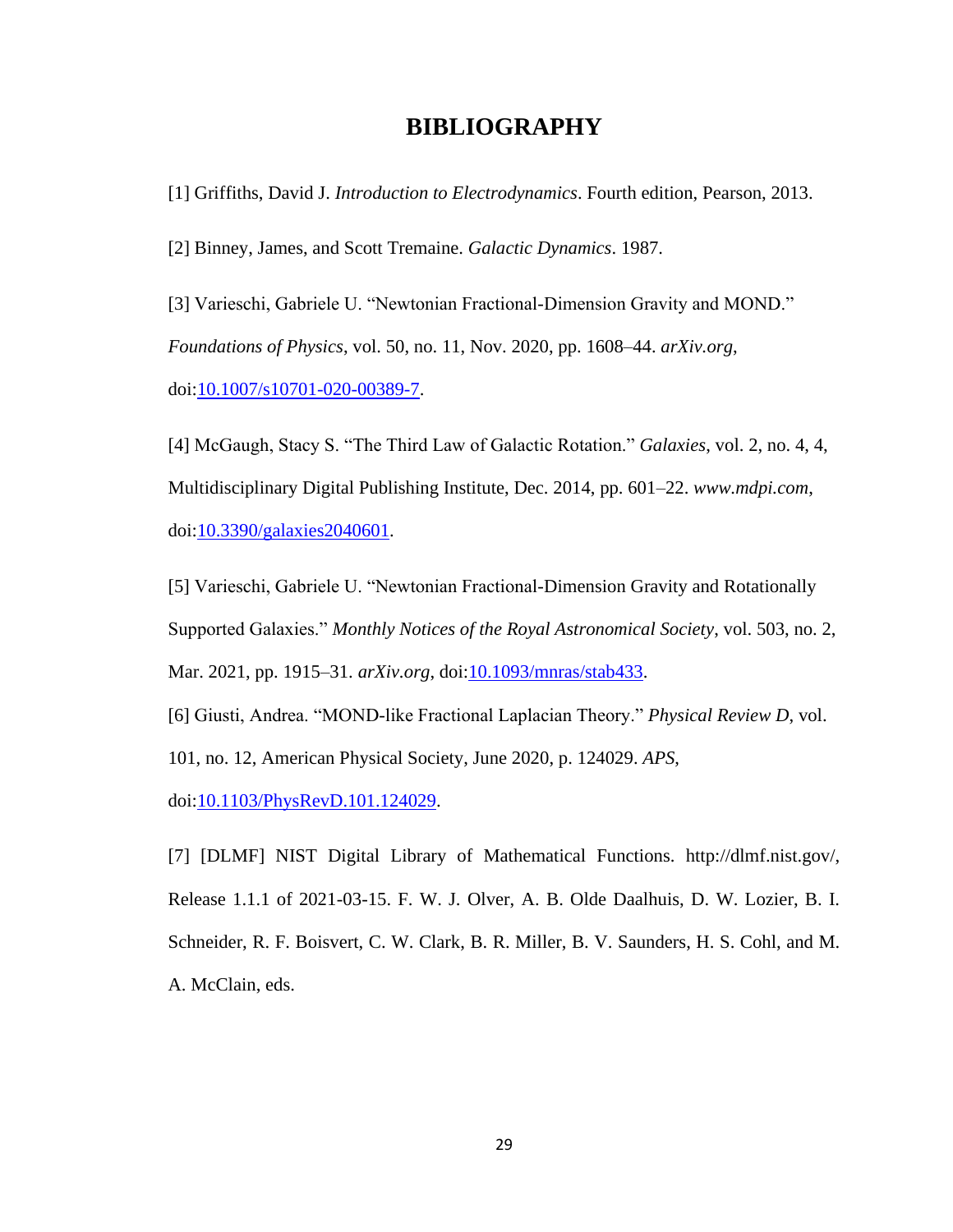- [8] Milgrom, M. "A Modification of the Newtonian Dynamics as a Possible Alternative to the Hidden Mass Hypothesis." *The Astrophysical Journal*, vol. 270, July 1983, p. 365. *DOI.org (Crossref)*, doi[:10.1086/161130.](https://doi.org/10.1086/161130)
- [9] Bekenstein, J., and M. Milgrom. "Does the Missing Mass Problem Signal the Breakdown of Newtonian Gravity?" *The Astrophysical Journal*, vol. 286, Nov. 1984, p. 7. *DOI.org (Crossref)*, doi[:10.1086/162570.](https://doi.org/10.1086/162570)
- [10] McGaugh, Stacy S. "Milky Way Mass Models and MOND." *The Astrophysical Journal*, vol. 683, no. 1, Aug. 2008, pp. 137–48. *DOI.org (Crossref)*, doi[:10.1086/589148.](https://doi.org/10.1086/589148)
- [11] Stillinger, Frank H. "Axiomatic Basis for Spaces with Noninteger Dimension." *Journal of Mathematical Physics*, vol. 18, no. 6, American Institute of Physics, June 1977, pp. 1224–34. *aip.scitation.org (Atypon)*, doi[:10.1063/1.523395.](https://doi.org/10.1063/1.523395)
- [12] Palmer, C., and P. N. Stavrinou. "Equations of Motion in a Non-Integer-Dimensional Space." *Journal of Physics A: Mathematical and General*, vol. 37, no. 27, IOP Publishing, June 2004, pp. 6987–7003. *Institute of Physics*, doi[:10.1088/0305-](https://doi.org/10.1088/0305-4470/37/27/009) [4470/37/27/009.](https://doi.org/10.1088/0305-4470/37/27/009)
- [13] McGaugh, Stacy S., et al. "Radial Acceleration Relation in Rotationally Supported Galaxies." Physical Review Letters, vol. 117, no. 20, American Physical Society, Nov. 2016, p. 201101. APS, doi:10.1103/PhysRevLett.117.201101.
- [14] Milgrom, M. "A Modification of the Newtonian Dynamics Implications for Galaxies." The Astrophysical Journal, vol. 270, July 1983, pp. 371–83. NASA ADS, doi:10.1086/161131.